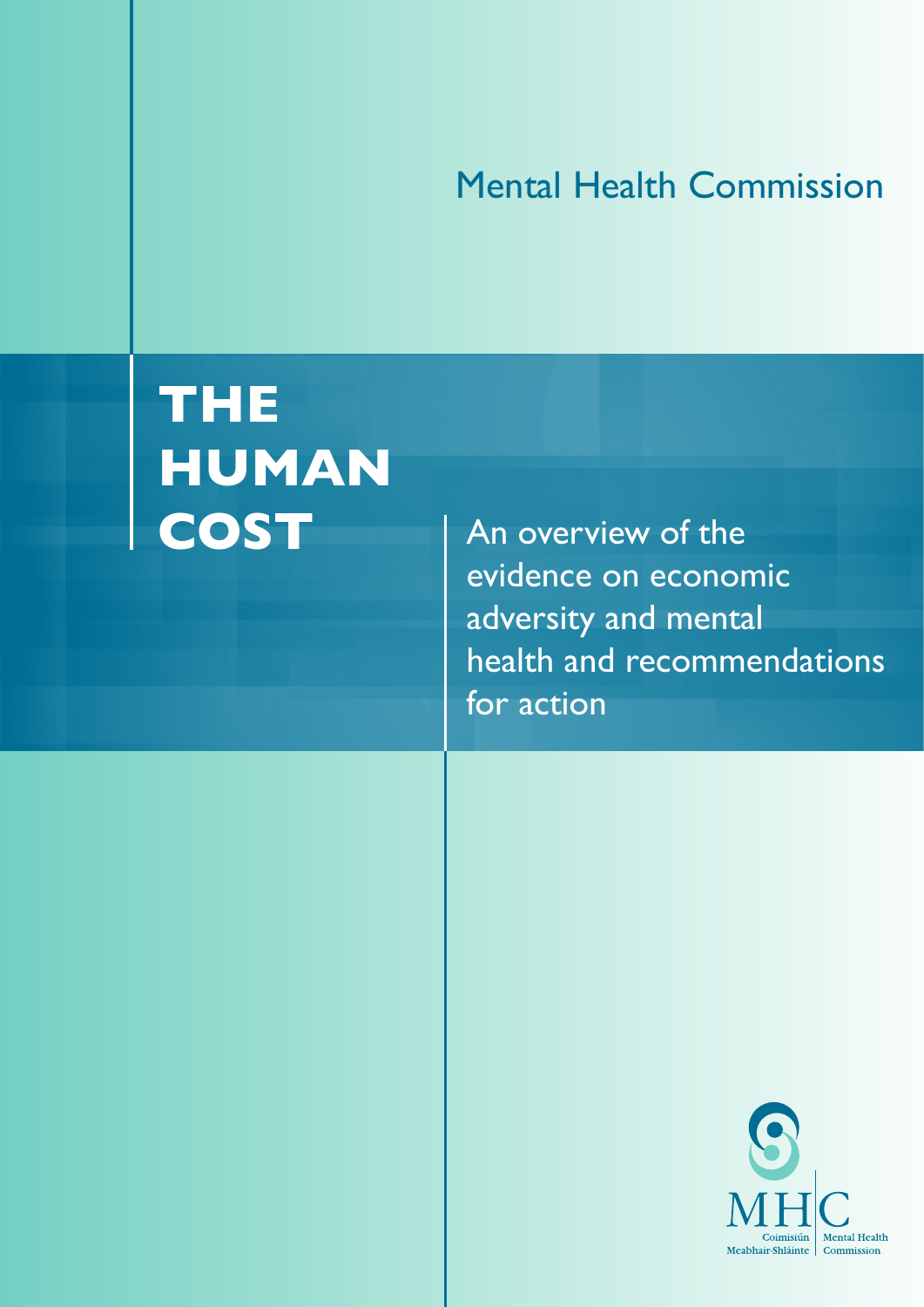# The Human Cost

An overview of the evidence on economic adversity and mental health and recommendations for action

> Mental Health Commission September 2011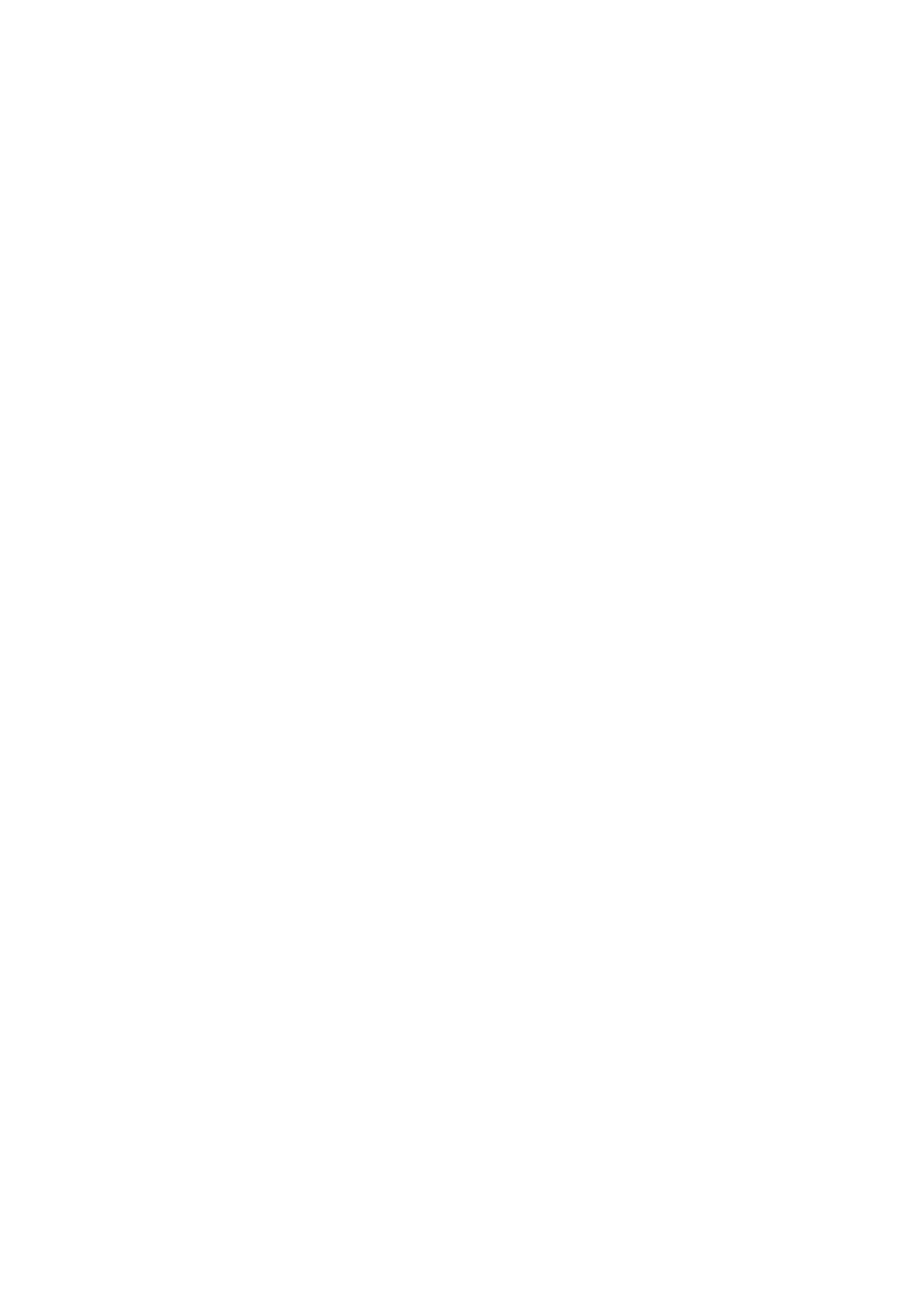| Ι. |       |  |  |
|----|-------|--|--|
| 2. |       |  |  |
|    | 2.1   |  |  |
|    | 2.2.  |  |  |
|    | 2.3.  |  |  |
|    | 2.4   |  |  |
|    | 2.5   |  |  |
| 3. |       |  |  |
|    | 3.1   |  |  |
|    | 3.1.1 |  |  |
|    | 3.2   |  |  |
|    | 3.3   |  |  |
|    | 3.4   |  |  |
| 4. |       |  |  |
|    | 4.1   |  |  |
|    | 4.2   |  |  |
|    | 4.3   |  |  |
| 5. |       |  |  |
|    | 5.1   |  |  |
|    |       |  |  |
|    |       |  |  |
|    | 5.2   |  |  |
|    |       |  |  |
|    | 5.3   |  |  |
| 6. |       |  |  |
|    | 6.1   |  |  |
|    | 6.2   |  |  |
|    | 6.3   |  |  |
|    | 6.4   |  |  |
|    |       |  |  |

|--|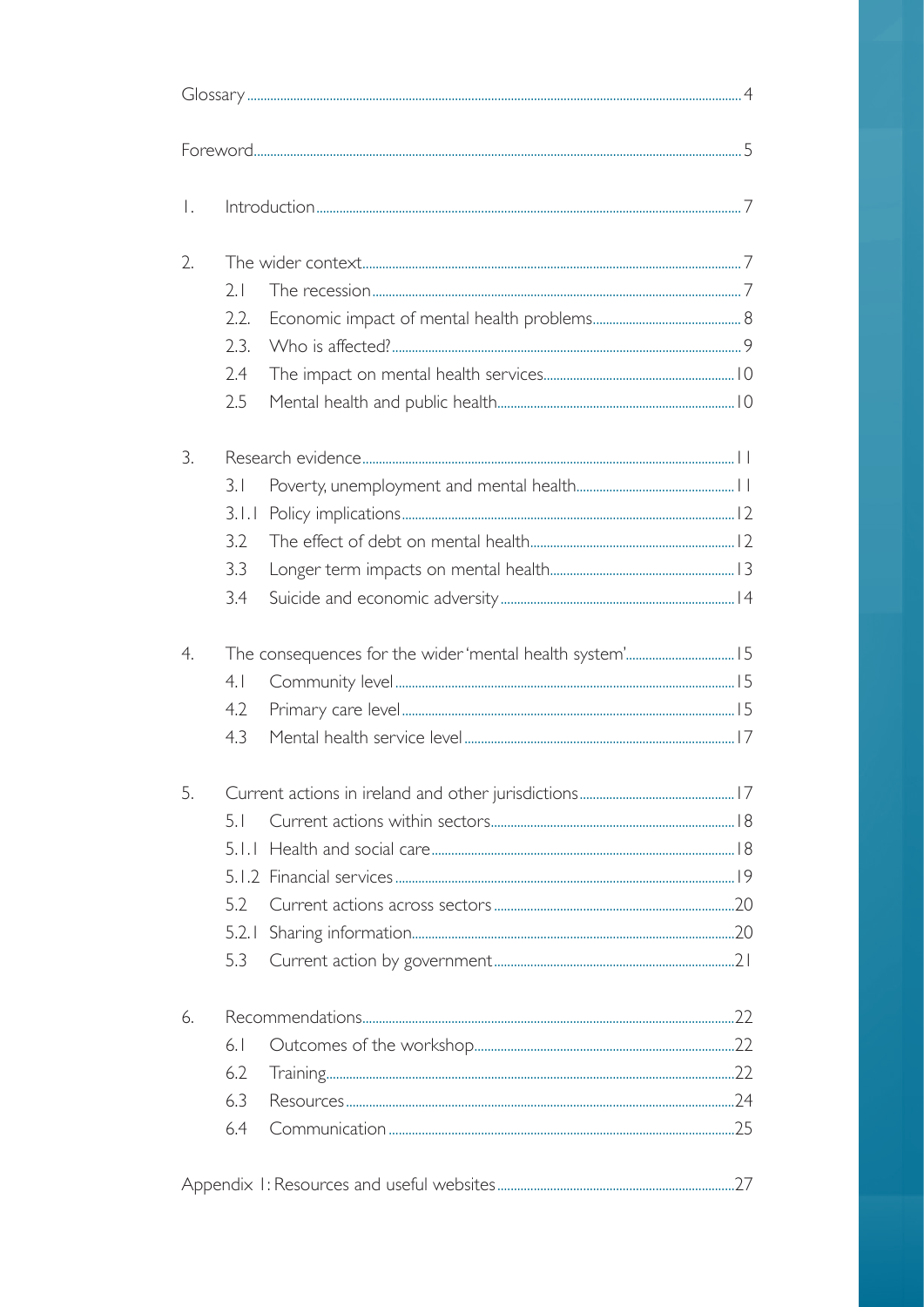# **Glossary**

| ASIST        | Applied Suicide Intervention and Skills Training      |
|--------------|-------------------------------------------------------|
| <b>CCMA</b>  | Code of Conduct on Mortgage Arrears                   |
| <b>DALYS</b> | Disability Adjusted Life Years                        |
| <b>DMHEF</b> | Debt and Mental Health Evidence Form                  |
| <b>FETAC</b> | Further Education and Training Awards Council         |
| <b>FRC</b>   | <b>Family Resource Centre</b>                         |
| <b>GDP</b>   | <b>Gross Domestic Product</b>                         |
| <b>GNP</b>   | <b>Gross National Product</b>                         |
| <b>GMS</b>   | <b>General Medical Services</b>                       |
| GP           | General Practitioner                                  |
| <b>HSE</b>   | Health Service Executive                              |
| <b>IBF</b>   | Irish Banking Federation                              |
| <b>MABS</b>  | Money Advice and Budgeting Service                    |
| <b>MALG</b>  | Money Advice Liaison Group                            |
| <b>MARP</b>  | Mortgage Arrears Resolution Process                   |
| <b>NHS</b>   | National Health Service                               |
| OECD         | Organisation for Economic Cooperation and Development |
| <b>PCRS</b>  | Primary Care Reimbursement Scheme                     |
| <b>WHO</b>   | World Health Organisation                             |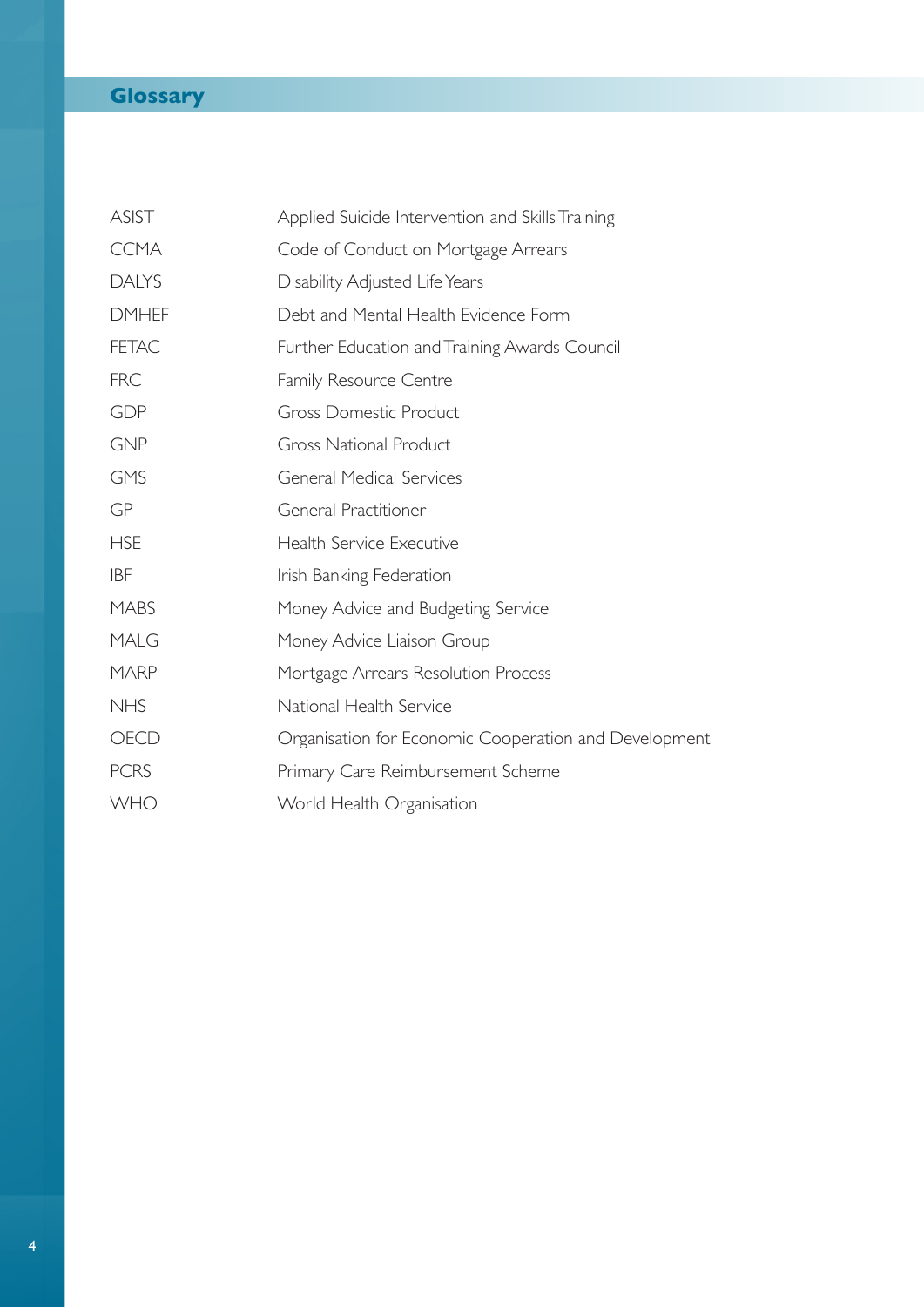As Minister of State with responsibility for Mental Health it gives me pleasure to launch *The Human Cost*  a research paper from the Mental Health Commission which provides us with unequivocal evidence that economic adversity impacts negatively on mental health. The report represents a very good analysis of the situation on the ground and includes many practical recommendations on what we can do to help people who are experiencing difficulties.

The reality is that an increasing number of people are suffering stress and anxiety as a result of the recession. We cannot ignore the fact that the economic slowdown is having an affect on our mental health and consequently there will be greater demand for mental health services. Coping with unemployment, debt and poverty understandably puts pressures on individuals and families, and as a society, we must recognise this and try in whatever way we can to support people through the crisis. At the same time it is vitally important that we attempt to build emotional resilience within our communities which will enable us to cope better with the stresses that life throws up. We must also be careful to watch out for those around us who may be in trouble and encourage them to seek help where necessary. For the services, the challenge is to ensure that when people seek help that they will find timely, sensitive and effective support. For the Government, the challenge is to provide a person-centred, recovery oriented, mental health service in the face of scarce and reducing health resources.

AVision for Change requires that mental health services be characterised and led by a partnership between all stakeholders. I believe that the time has now come for us all to step up to the plate. This report from the Mental Health Commission is part of the solution and will, if implemented, go a long away to ease the pressures on those in difficulty. I urge those organisations to which recommendations are directed, to respond positively, proactively and as early as possible.

I extend my thanks and gratitude to the Mental Health Commission and in par ticular to the Mental Health Services Committee and Dr Fiona Keogh, for the preparation of this informative and timely paper.

thatSleenft

Kathleen Lynch, T.D. Minister for Disability, Equality, Mental Health & Older People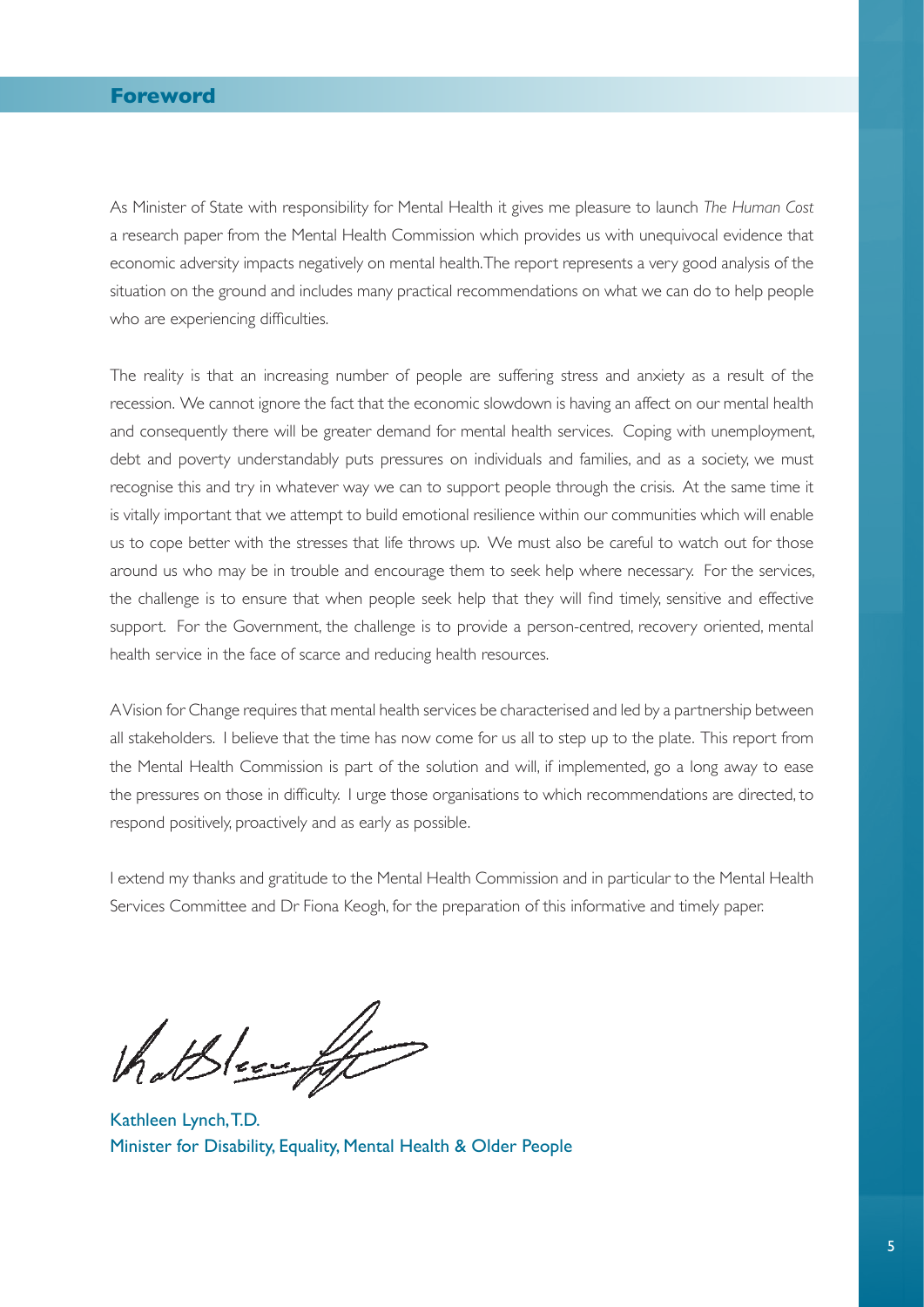*"We should not be surprised or underestimate the turbulence and likely consequences of the current financial crisis… It should not come as a surprise that we continue to see more stresses, suicides and mental disorders."* 

Margaret Chan, Director General of the World Health Organization World Mental Health day October 2008 Geneva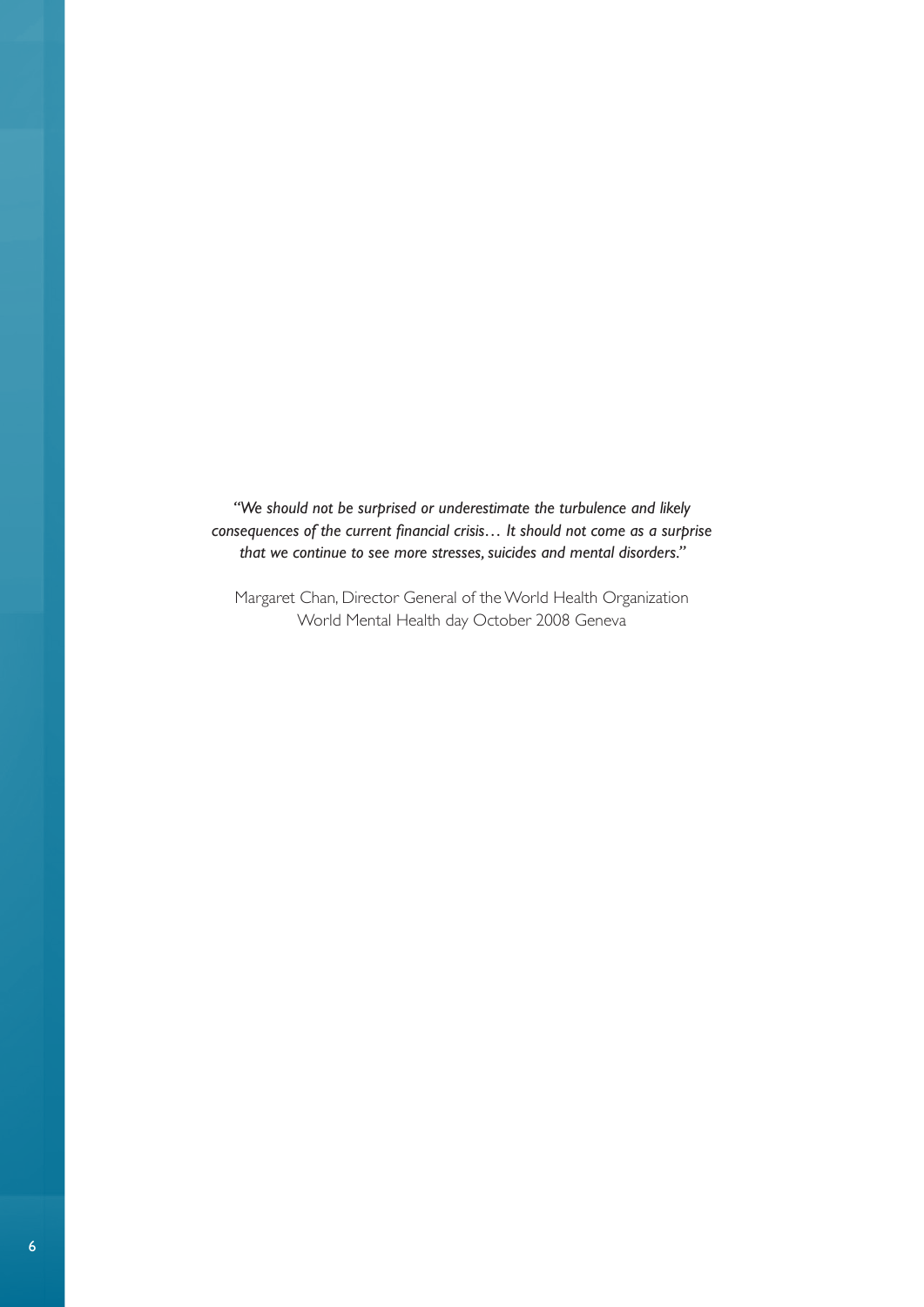#### **1. Introduction**

The current economic recession represents a time of high stress for individuals, organisations and society as a whole. Research evidence presented here suggests that components of economic adversity such as unemployment, debt and poverty have a significant impact on mental health. The Mental Health Commission is concerned about this impact on the mental health of the wider population and on those with pre-existing mental health conditions in particular. The resultant increased pressure on mental health services is also of concern. Several initiatives have already been taken by Government and these are very welcome<sup>1</sup>. This paper outlines the Commission's position and proposes a series of actions informed by evidence, to help alleviate the human cost of the economic crisis. The paper first considers the wider context in terms of the recession itself, the economic impact of mental health problems and the public health context for action in mental health, then goes on to examine the evidence documenting the effect of economic adversity on mental health and actions proposed in other jurisdictions, and finally suggests a series of actions to be considered in the Irish context.

#### **2. The wider context**

#### 2.1 The recession

In common with many other countries, Ireland has been in a 'severe recession'<sup>2</sup> since 2008. It could be argued that the perceived effects of the recession have been even more marked in Ireland because of the rapid and steep decline from a period of unprecedented growth which saw living standards increase by one-third in ten years<sup>3</sup>. .

The recession has had a variety of economic effects. From a historically low level of unemployment; an average of 4.5% in 2007; unemployment has increased to 14.7% by the end of 2010<sup>4</sup>. In terms of public finances, a General Government Surplus of 3% was recorded in 2006, declining to an estimated General Government Deficit of almost 12% in 2009. National debt was 65% of GDP in 2009, up from 12% in 2007<sup>5</sup>. .

The Organisation for Economic Cooperation and Development (OECD) believes that economic recovery will be weak and a *"protracted period of readjustment will be needed to resolve economic imbalances built up during the expansion"*<sup>6</sup> . Analysis of previous recessions has shown that unemployment rates tend to increase quickly in recessions, but take much longer to return to pre-recession levels – perhaps as long as 14 years (even longer for those who are long-term unemployed i.e. 12 months or more)<sup>7</sup>. .

For example, the recommendations of the Final Report of the Mortgage Arrears and Personal Debt Expert Group (2010) are very helpful http://www.merrionstreet.ie/wp-content/uploads/2010/11/Mor tgage-Arrears-and-Personal-Debt-Group-Report-17th-November-2010.pdf as are the changes to the Review of the Consumer Protection Code Consultation Paper CP47 by the Financial Regulator on including a category of 'vulnerable consumer' http://www.financialregulator.ie/ consultation-papers/Documents/CP47%20Review%20of%20Consumer%20Protection%20Code/CP47%20Review%20of%20

Consumer%20Protection%20Code.pdf 2 Organisation for Economic Cooperation and Development (2009) *Economic Survey of Ireland 2009*. Paris: OECD

<sup>3</sup> Angel Gurria (2009) *Launch of OECD Economic Survey of Ireland 2009*.

<sup>4</sup> Central Statistics Office Quarterly National Household Survey http://www.cso.ie/releasespublications/documents/labour\_

market/current/qnhs.pdf 5 http://www.esri.ie/irish\_economy/ and Central Statistics Office

<sup>6</sup> Ibid. OECD 2009

<sup>7</sup> Mental Health Commission Canada (2009) *International Roundtable: Impact of the Recession in the Mental health of Workers and their families: Summary Report.*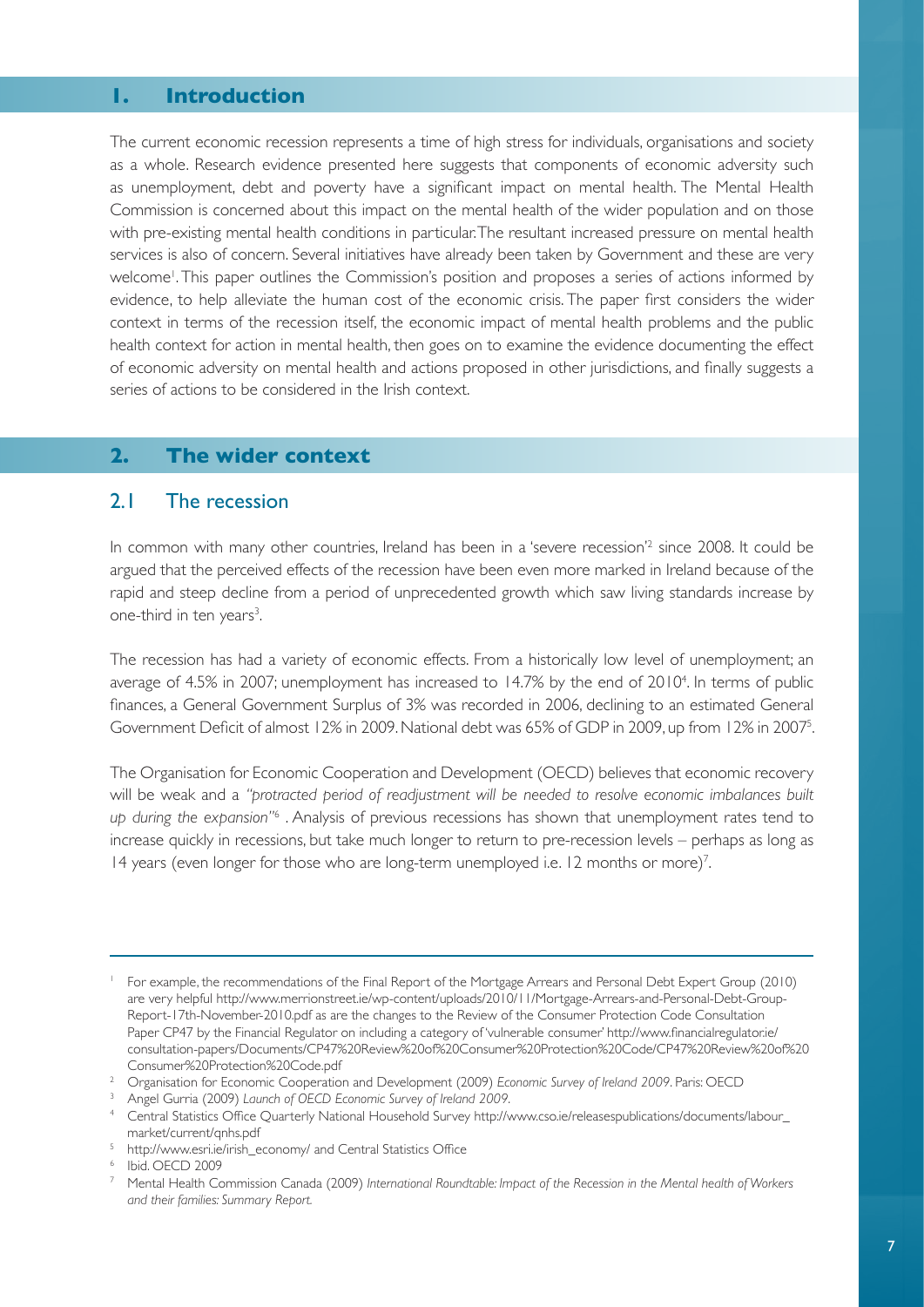Some key factors differentiate this recession from past recessions;

- Personal debt levels are much higher than ever before<sup>8</sup>,<sup>9</sup> , ;
- The combination of high personal debt with dramatic reductions in property values and investment values can result in significant negative impacts on individuals and families<sup>10</sup>;
- The benefit structure and state supports have changed to the detriment of people on low incomes.

Essential steps are being taken in this and other jurisdictions to drive economic recovery by supporting the financial system and supporting the economy. However, responses to support people through the crisis are also required<sup>11</sup>. In what has been described as a "human crisis", researchers who analysed suicide rates in Europe from 2007 to 2009 noted that "there is likely to be a long tail of human suffering following the downturn"<sup>12</sup>. This paper highlights the importance of considering the impact of the recession on the mental health of individuals and the wider population, and possible actions that can ameliorate that impact.

#### 2.2. Economic impact of mental health problems

The economic impact of mental health problems is considerable. The overall economic cost of mental health problems in Ireland has been estimated at just over €3 billion in 200613, which is equivalent to 2% of GNP.The bulk of the costs are located in the labour market as a result of lost employment, absenteeism, lost productivity and premature retirement. Costs to the health care system account for less than one quarter of overall costs<sup>14</sup>.

To put these costs into context, in England the costs of mental illness are greater than the costs of crime and are projected to double over the next 20 years<sup>15</sup>. A measure of the dual effect of chronic illnesses; both premature death and years lived with illness (the Disability Adjusted Life Year or DALY), shows that neuropsychiatric conditions account more than twice the DALYS of all cancers<sup>16</sup>, that depressive disorders were third among the leading causes of disease in 2004 and are projected to be the leading cause of DALYS by 2030<sup>17</sup>.

<sup>8</sup> Oireachtas Library and Research Service (2010) Spotlight: Debt Part 2: Personal Debt and Consequences No. 3 http://www. oireachtas.ie/parliament/media/housesoftheoireachtas/libraryresearch/spotlights/Personal\_Debt\_and\_Consequences.pdf

<sup>9</sup> Russell, H., Maitre, B. and Donnelly, N. (2011) *Financial Exclusion and Over-indebtedness in Irish Households.* Dublin: ESRI. http:// www.esri.ie/UserFiles/publications/bkmnext184.pdf

<sup>&</sup>lt;sup>10</sup> Mental Health Commission Canada (2009) International Roundtable: Impact of the Recession in the Mental health of Workers *and their families: Summary Report.* 

<sup>11</sup> http://ec.europa.eu/health/ph\_determinants/life\_style/mental/docs/ev\_20090427\_co05\_en.pdf

<sup>&</sup>lt;sup>12</sup> Stuckler, D., Basu, S., Suhrcke, M., Coutts, A. and McKee, M. (2011) Effects of the 2008 recession on health: A first look at

European data. *Lancet,* 378, 124-125. http://www.thelancet.com/journals/lancet/ar ticle/PIIS0140-6736(11)61079-9/fulltext

<sup>&</sup>lt;sup>13</sup> O'Shea, E. and Kennelly, B. (2008) *The Economics of Mental Health Care in Ireland.* Dublin: Mental Health Commission

<sup>14</sup> Ibid. O'Shea, E. and Kennelly, B. (2008)

<sup>&</sup>lt;sup>15</sup> MCCrone, P., Dhanasiri, S., Paterl, A. et al. (2008) Paying the Price. The Cost of Mental Health Care in England to 2026. London: King's Fund

<sup>16</sup> World Health Organisation (2008) *The Global Burden of Disease 2004 Update.* Geneva:WHO. http://www.who.int/healthinfo/ global\_burden\_disease/GBD\_report\_2004update\_AnnexA.pdf

<sup>17</sup> Ibid. p. 51 WHO 2008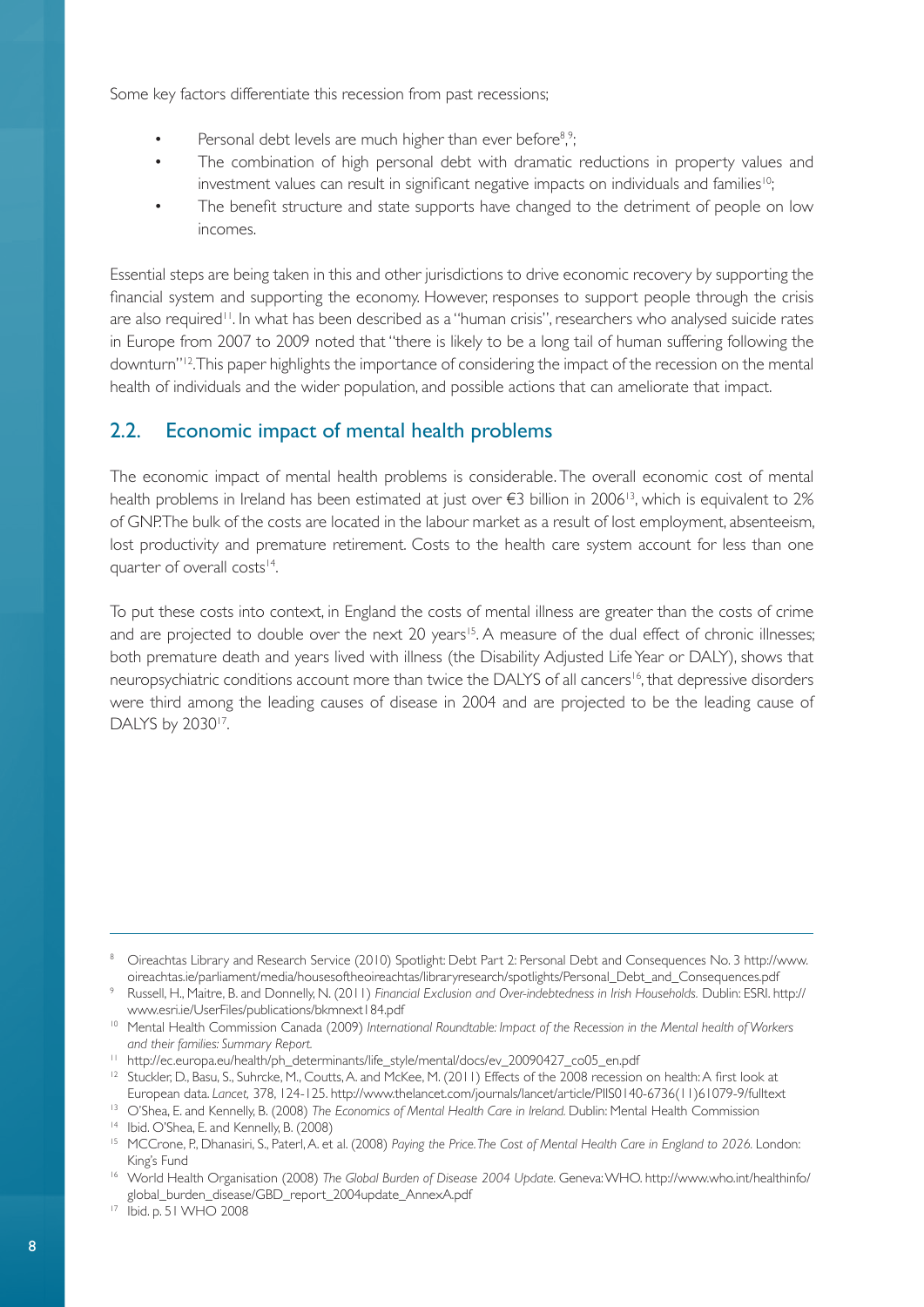#### 2.3. Who is affected?

The recession affects everyone, to a greater or lesser extent. For people with pre-existing mental health problems the impact of the recession, and factors such as debt and unemployment, is likely to be more pronounced for several reasons. People with mental health problems have much higher rates of unemployment than the general population<sup>18</sup>. This results in a reliance on state benefits and a low income. One in four adults with a pre-existing mental health problem is also in debt<sup>19</sup>. These are all risk factors for poor mental health. Features of specific disorders may result in excess spending (e.g. mania and spending sprees) and other features such as withdrawal and communication difficulties can all contribute to personal debt. A high proportion of people with mental health problems who are in debt choose not to tell creditors because they think creditors won't understand or will not believe them<sup>20</sup>. Finally, the presence of a mental health problem represents an existing vulnerability and the person may not have the emotional and psychological resources to cope with the extra stress of concerns in relation to debt and unemployment.

In addition to the effect on people with pre-existing mental health problems, people with no previous history of mental health difficulties can be affected. Some of these individuals may have little previous experience of coping with hardship (some may have been quite well off materially) and may be at greater risk of mental health problems that others who are 'inured' to financial insecurity<sup>21</sup>. While the majority of clients of the Money Advice and Budgeting Service (MABS) are social welfare recipients; almost 70% in 2010; the remaining 30% were people not in receipt of social welfare<sup>22</sup>. MABS experienced a 10% increase in the number of people accessing their service in 2010 compared to 2009 and figures for 2011 show a further increase<sup>23</sup>. The increased awareness of the MABS service is very welcome but does lead to increased pressure on the finite resources of this service.

Poor mental health is associated with significant financial strain<sup>24</sup>, debt and unemployment, although it is difficult to determine a causal relationship from the research. An English study has found that in the general population, half of those with debt have a mental disorder, compared to only 14% of people with no debts<sup>25</sup>. A recent report from the Economic and Social Research Institute found associations between financial exclusion and households at risk of poverty, headed by a person unable to work due to illness/ disability and a range of other indicators of social exclusion<sup>26</sup>. Similar associations were also found for over-indebtedness, and that income inadequacy is a key factor in over-indebtedness in Ireland; *"The risk groups identified, such as lone parent households, the unemployed and the ill/disabled, also highlight the role of a persistent lack of resources in over-indebtedness"* (p.15)<sup>27</sup>.

<sup>18</sup> Perkins, P. and Rinaldi, M. (2002) Unemployment rates among patients with long-term mental health problems. *Psychiatric Bulletin*, 26, 295-298

<sup>19</sup> Jenkins, R., Fitch, C., Hurlston, M. and Walker, F. (2009) Recession, debt and mental health: challenges and solutions. *Mental Health in Family Medicine*, 6, 85-90.

<sup>&</sup>lt;sup>20</sup> MIND (2008) In the Red: Debt and Mental Health. http://www.mind.org.uk/assets/0000/9121/in\_the\_red.pdf

<sup>21</sup> Fitch, C., Hamilton, S., Basset, P. and Davey, R. *Debt and Mental health: What do we Know? What should we do?* http://www. rcpsych.ac.uk/pdf/Debt%20and%20mental%20health%20(lit%20review).pdf

<sup>&</sup>lt;sup>22</sup> O'Connor, A. (2011) Debt and Mental Health – The MABS Perspective. Presentation to MHC workshop.

<sup>23</sup> www.mabs.ie

<sup>&</sup>lt;sup>24</sup> Weich, S. And Lewis, G. (1998) Poverty, unemployment and common mental disorders: population-based cohort study. British Medical Journal, 317, 115-119

<sup>25</sup> Jenkins, R., Fitch, C., Hurlston, M. and Walker, F. (2009) Recession, debt and mental health: challenges and solutions. *Mental Health in Family Medicine*, 6, 85-90.

<sup>&</sup>lt;sup>26</sup> Russell, H., Maitre, B. and Donnelly, N. (2011) *Financial Exclusion and Over-indebtedness in Irish Households*. Dublin: ESRI. http:// www.esri.ie/UserFiles/publications/bkmnext184.pdf

<sup>&</sup>lt;sup>27</sup> Ibid. Russell, H., Maitre, B. and Donnelly, N. (2011)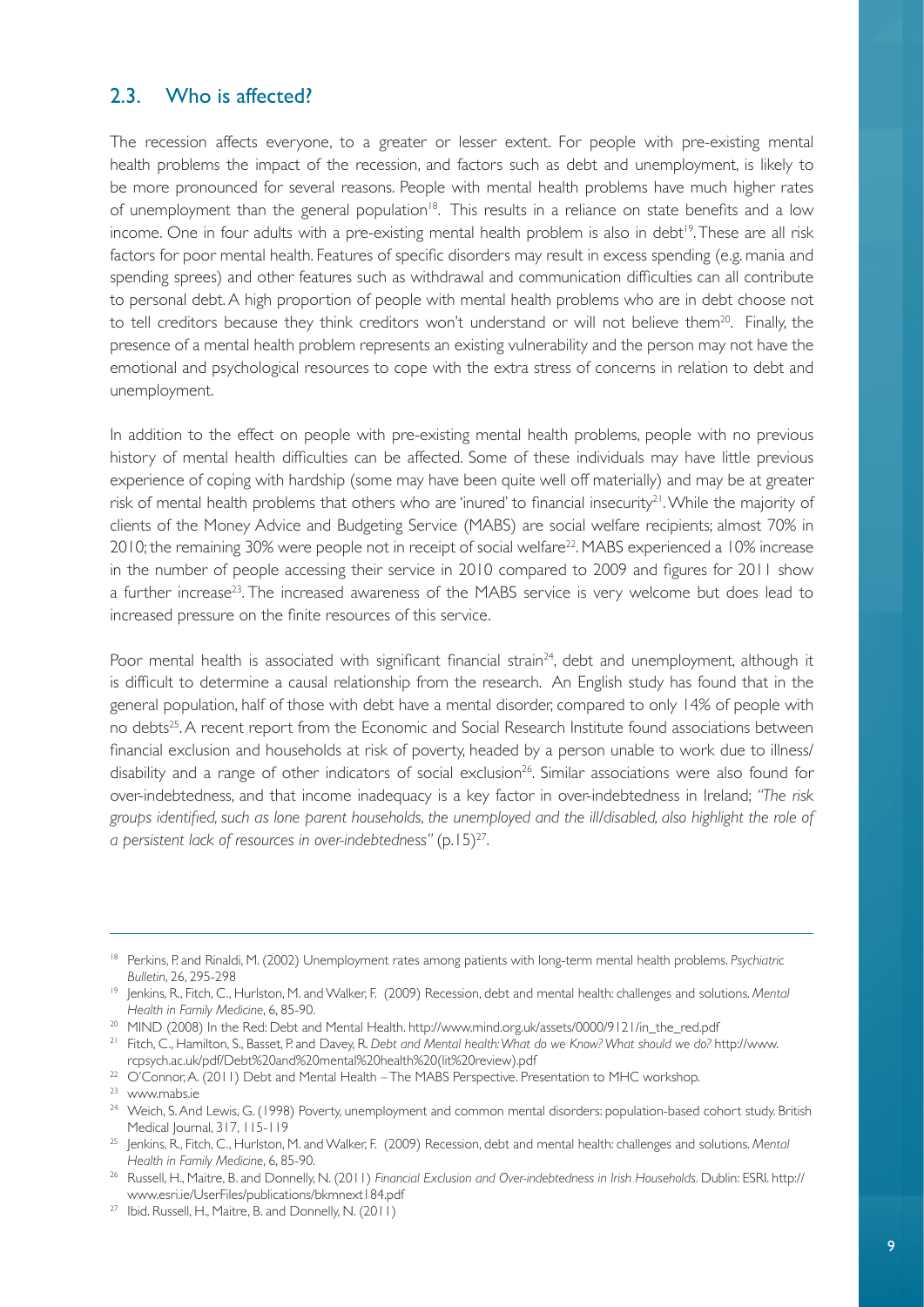While urban poverty is often to the fore, rural poverty is also a significant problem. A study by the Vincentian Partnership for Social Justice has highlighted rural poverty and the higher costs for many associated with rural living<sup>28</sup>. Two of the household types examined in the study are characteristic of risk factors for poor mental health (a female pensioner (70+) living alone and a single male (40-55) living alone).

#### 2.4 The impact on mental health services

At the same time as the need for support is increasing, the Irish Government and its associated agencies (such as the HSE) are faced with cutting expenditure on public services in order to address the budget deficit.The cuts in mental health services are taking an insidious form in that staff who leave or retire are not replaced. It is estimated that approximately 10% of psychiatric nursing staff left the mental health services in 2009<sup>29</sup>. Delays in recruiting health and social care professionals also occur as a cost saving measure. The Inspector of Mental Health Services notes that *"unfortunately and ironically, when cuts are made, it is the progressive community services which are culled, thus causing reversion to a more custodial form of mental health service"* (p.82).

Thisscenario forservice providers has been characterised as a *"double-edged sword...whereby service providers confront the prospect of diminishing resources together with increased demand."*30 This is particularly the case for mental health in comparison to other parts of the health service, where debt and unemployment have been shown to have such a direct negative impact on mental health.

# 2.5 Mental health and public health

Debt and mental health problems interact so that each set of issues can cause or exacerbate the other<sup>31</sup>. However, it is important not to "medicalise financial, economic and social problems"<sup>32</sup>. In terms of addressing the impact of unemployment, debt and poverty, the most effective remedial action is that which will change the social circumstances of those affected, rather than the provision of individual treatment or therapy<sup>33</sup>. In essence this describes a public health approach to the issue, with an emphasis on building mental capital and improving the general wellbeing of the population.This is a long-term, investment approach rather than a reactive, interventionist approach designed to build mental capital in the general population. Adopting a social policy of supporting wellbeing to increase social capital is argued strongly by the Commission on the Social Determinants of Health<sup>34</sup> and a recent publication on mental health, resilience and inequalities<sup>35</sup>. While this present paper focuses on the effects of the recession on mental health, the evidence for both the effects and possible actions are embedded within this wider context.

<sup>28</sup> http://www.svp.ie/Files/Documents/VINCENTIAN-FULL-DOCUMENT.html 29 Mental Health Commission (2010) *Annual Report and Report of the Inspector of Mental Health Services 2009*. Dublin: Mental Health Commission

<sup>&</sup>lt;sup>30</sup> The National Centre of Mental Health Information and Workforce Development: Mental health and the recession. http:// www.tepou.co.nz/page/823-Factsheets+Mental-health-and-the-recession

<sup>&</sup>lt;sup>31</sup> The Forum for mental health in primary care (2009) Primary Care Guidance on debt and mental health. Factsheet http://malg. org.uk/Primary%20care%20guidance%20on%20debt%20and%20mental%20health%20July%202009.pdf

<sup>32</sup> http://ec.europa.eu/health/ph\_determinants/life\_style/mental/docs/ev\_20090427\_co07\_en.pdf

<sup>33</sup> Whelan, C., Hannan, D and Creighton, S. (1991) *Unemployment, poverty and psychological distress.* Economic and Social Research Institute. General Research Series Paper No. 150.

<sup>34</sup> World Health Organisation (2008) *Closing the gap in a generation: Health equity through action on the social determinants of health* Geneva:WHO.

<sup>35</sup> Friedli, L. (2009) *Mental health, resilience and inequalities.* WHO Regional Office for Europe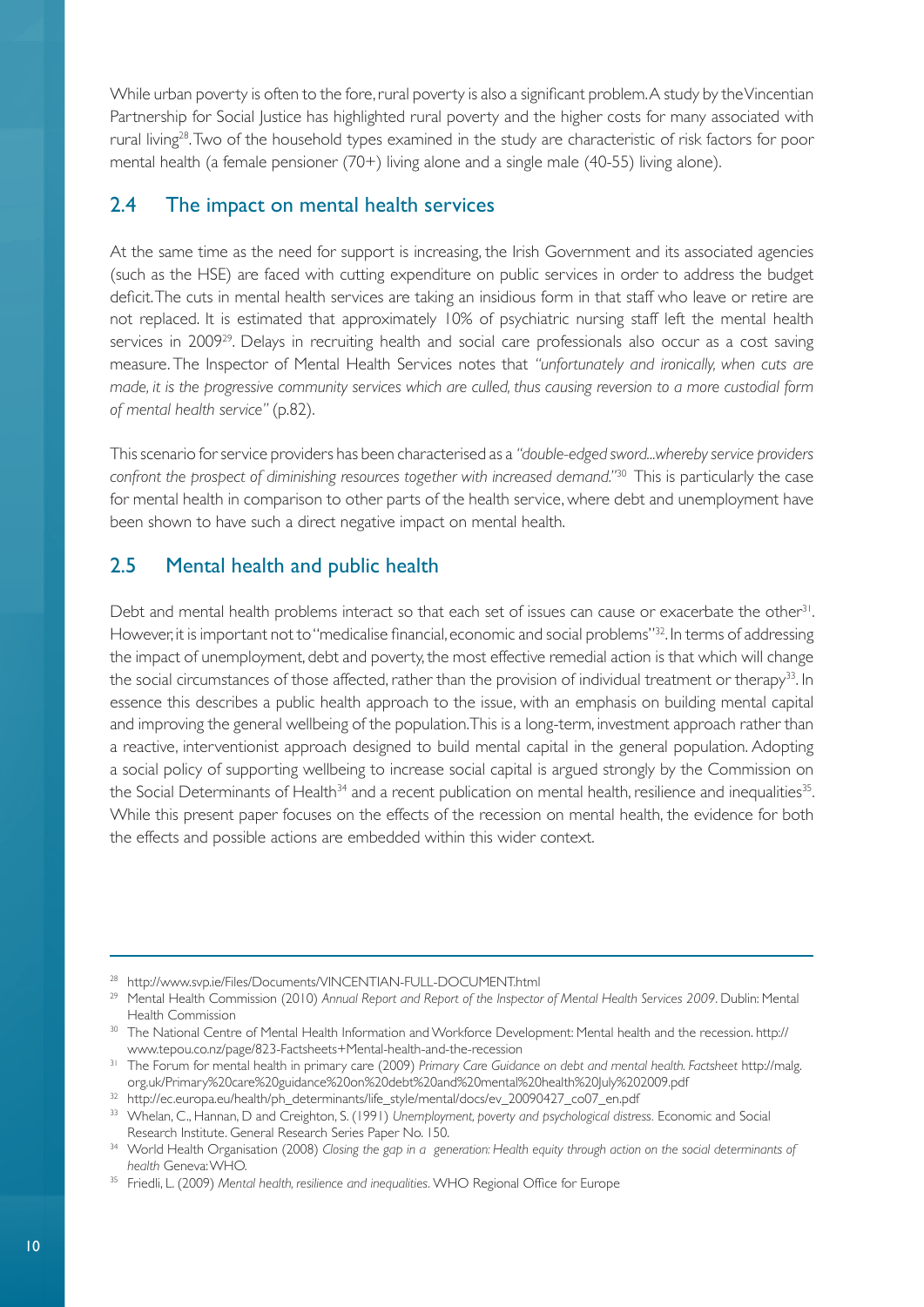#### **3. Research evidence**

While it is difficult to create a causal link between an event that occurs over a period of time, such as a recession, and direct effects on health, there is a wide-ranging and reliable body of evidence which documents a strong negative association between poverty, debt, unemployment, and mental health.

These several strands of research are all relevant to a consideration of the impact of an economic recession on mental health, and all are inter-related;

- 1. *Poverty and its impact on mental health:* there is strong evidence of a direct negative relationship between poverty and mental ill health;
- 2. *Unemployment and its impact on mental health:* the impact of unemployment can take place in at least two ways; firstly, unemployment results in a lower income which in turn influences mental health; secondly, the experience of unemployment itself can have a negative impact on mental health ;
- 3. *Debt/economic hardship and its impact on mental health:* there is an increasing body of evidence documenting the negative effect of debt on mental health;
- 4. *Pathways to mental ill health, specifically childhood adversity:* there is strong evidence concerning the impact of childhood adversity on the mental health of children and subsequently as adults. Components of childhood adversity including economic hardship;
- 5. *Suicide:* there is a strong, long-term body of evidence showing increased suicide rates in recessionary times and an increased risk of suicide among the unemployed.

Each of these areas will be briefly considered and some pointers to possible action will be highlighted. It should be noted that there is a dearth of Irish data, information and research in many of these areas. While Irish data and studies are used wherever available, the research evidence draws heavily from the UK and other similar jurisdictions where experiences are assumed to be largely similar.

#### 3.1 Poverty, unemployment and mental health

There is a strong inter-relationship between poverty, unemployment and mental health. The effect of poverty on mental health occurs largely in three ways. Firstly, poverty itself is associated with psychological distress. The deprivation of basic necessities has a particularly strong impact<sup>36</sup>. Secondly, poverty arising from certain economic stressors such as unemployment is more likely to precede mental health difficulties such as anxiety and depression, thus making it an important risk factor for mental illness<sup>37,38</sup>. Thirdly, people with a serious mental disorder, such as schizophrenia, have high levels of unemployment and many are reliant on state payments and are thus at risk of poverty<sup>39</sup>,<sup>40</sup>.

<sup>36</sup> Whelan, C., Hannan, D and Creighton, S. (1991) *Unemployment, poverty and psychological distress*. Economic and Social Research Institute. General Research Series Paper No. 150.

<sup>37</sup> Canadian Mental Health Association (2007) Poverty and Mental Illness http://www.ontario.cmha.ca/admin\_ver2/maps/cmha\_

poverty\_backgrounder.pdf<br><sup>38</sup> Murali, V. and Oyebode, F. (2004) Poverty, social inequality and mental health. Advances in Psychiatric Treatment, 10, 216-224.

<sup>&</sup>lt;sup>39</sup> Keogh, F., Finnerty, A., O'Grady-Walshe, A., et al. (2003) Meeting the needs of people with schizophrenia living in the community: a report from a European collaboration. *Irish Journal of Psychological Medicine*, 20, 45-51.

<sup>&</sup>lt;sup>40</sup> Expert Group on Mental Health Policy (2004) What we heard. Consultation report on long-term service users.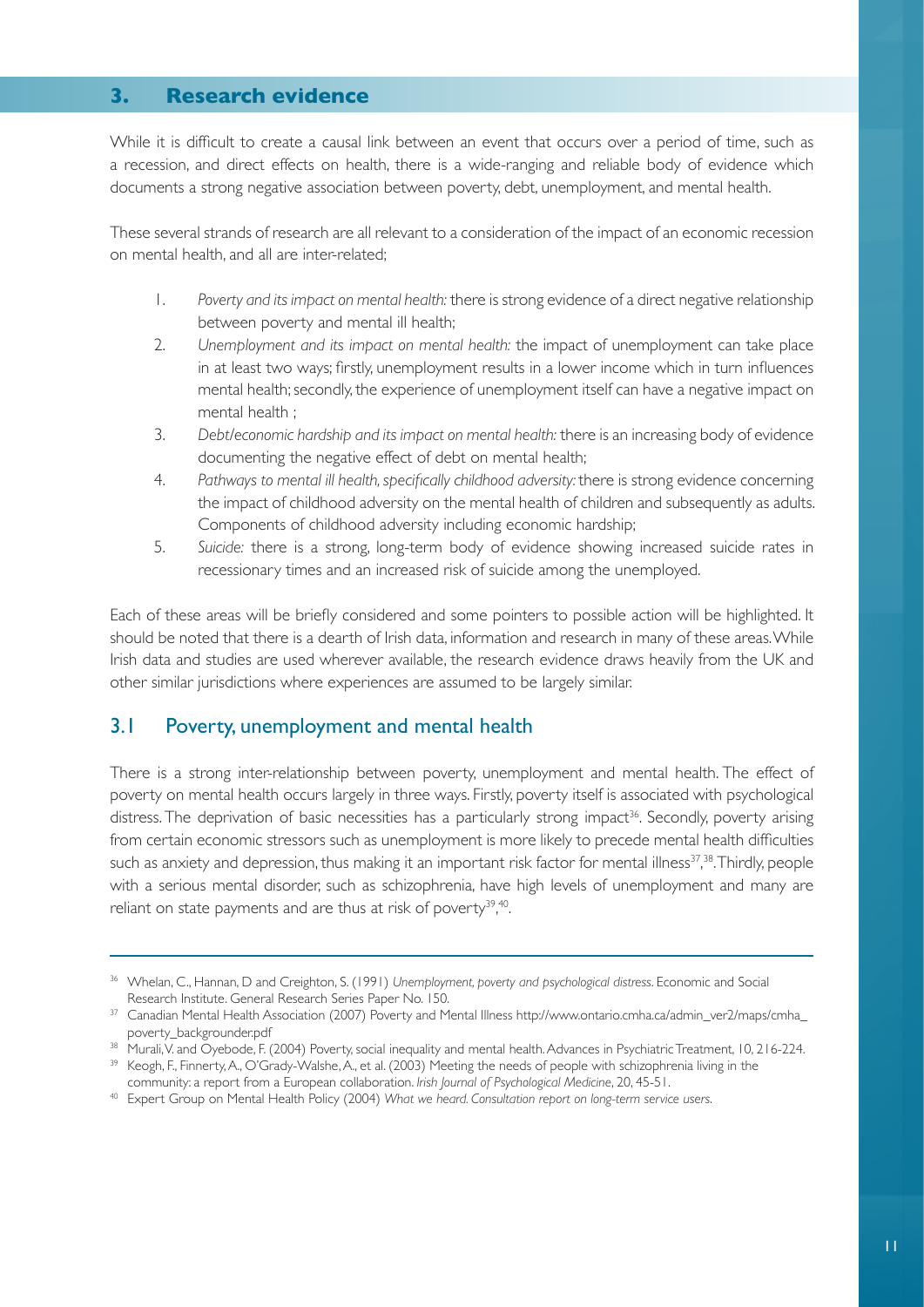A large-scale Irish study (over 3,000 households) was carried out in the late 1980s, when unemployment was very high in Ireland and economic growth had been low for a significant period of time<sup>41</sup>. This study showed that poverty in terms of basic necessities (primary deprivation<sup>42</sup>) had the strongest impact on mental health, with a more than four-fold difference in psychological distress in those in poor versus nonpoor households. The effects of unemployment and poverty are cumulative, i.e. they combine to increase the levels of distress.The unemployed in poor households were five times more likely to be psychologically distressed than those living in non-poor households. Levels of psychological distress were also found to significantly increase rates of health service utilisation, such as GP visits and prescription rates. There is a ten-fold difference in admissions to psychiatric hospitals and units in Ireland, between employers and managers and those in the 'unspecified' socio-economic group, which is likely to contain a disproportionate number of unemployed and low income individuals<sup>43</sup>.

Unemployment itself is strongly associated with psychological distress not just because of the effects on income but because of the loss of status, self-esteem and purpose which are all associated with being employed. For the individual, access to work is associated with higher levels of autonomy, health and wellbeing and social networks<sup>44</sup>. Participation in work also has wider benefits for the community, contributing to the economic and social development of local communities and the country as a whole.

#### 3.1.1 Policy implications

The evidence clearly shows that *"a great deal of psychological distress could be ameliorated, in principle, by remedial actions arising from social policy"* (p.6) and that those who experience re-employment or are removed from poverty regain their mental health<sup>45</sup>. Social support also has the effect of ameliorating the impact of poverty and unemployment. Measures to increase social support can be an important intervention.

A recent UK report on *Mental Health and the Economic Downturn<sup>46</sup>* recommended keeping people with mental health problems at work (for example through support for employers) and getting people back to work (for example making available supports to people with mental health problems to return to work) as priorities for Government and health service action.

#### 3.2 The effect of debt on mental health

The Psychiatric Morbidity Survey in the UK showed that one in 11 British adults was in debt (being 'seriously behind with at least one bill or commitment'). One in two adults in such debt has a mental disorder<sup>47</sup>. Recent research on debt has also shown a clear relationship between debt and mental ill health. A large scale study in the UK in 2007 (8,185 par ticipants) found that housing arrears negatively impacted on mental health among men (if arrears occurred in the last year) and among women (if arrears were long term)<sup>48</sup>. A study on consumer debt (2,193 participants) reported a statistically significant relationship

<sup>41</sup> Whelan, C., Hannan, D and Creighton, S. (1991) *Unemployment, poverty and psychological distress*. Economic and Social Research Institute. General Research Series Paper No. 150.

 $42$  Primary deprivation was defined as the enforced absence of socially defined necessities of a very basic kind relating to food, clothing and heat.

<sup>43</sup> Daly,A.,Walsh, D. and Moran, R. (2007) *Activities of Irish Psychiatric Units and Hospitals 2006.* Dublin: Health Research Board.

<sup>44</sup> Wynne, R. and McAnaney, D. (2004) *Employment and disability: Back to work strategies.* European Foundation for the Improvement of Living and Working Conditions. Luxembourg: Office for Official Publications of the European Communities.

<sup>45</sup> Ibid.Whelan et al. 1991

<sup>46</sup> Royal College of Psychiatrists, Mental Health Network, NHS Confederation and London School of Economics (2009) *Mental Health and the Economic Downturn: National Priorities and NHS Solutions* http://www2.lse.ac.uk/LSEHealthAndSocialCare/ PSSRU/pdf/mental\_health\_downturn121109.pdf

<sup>47</sup> Jenkins, R., Fitch, C., Hurlston, M. and Walker, F. (2009) Recession, debt and mental health: challenges and solutions. *Mental Health in Family Medicine*, 6, 85-90.

<sup>48</sup> Taylor, M.P., Pevalin, D. J.AndTodd, J. (2007)The psychological costs of unsustainable housing commitments. *Psychological Medicine*, 37, 1027-1036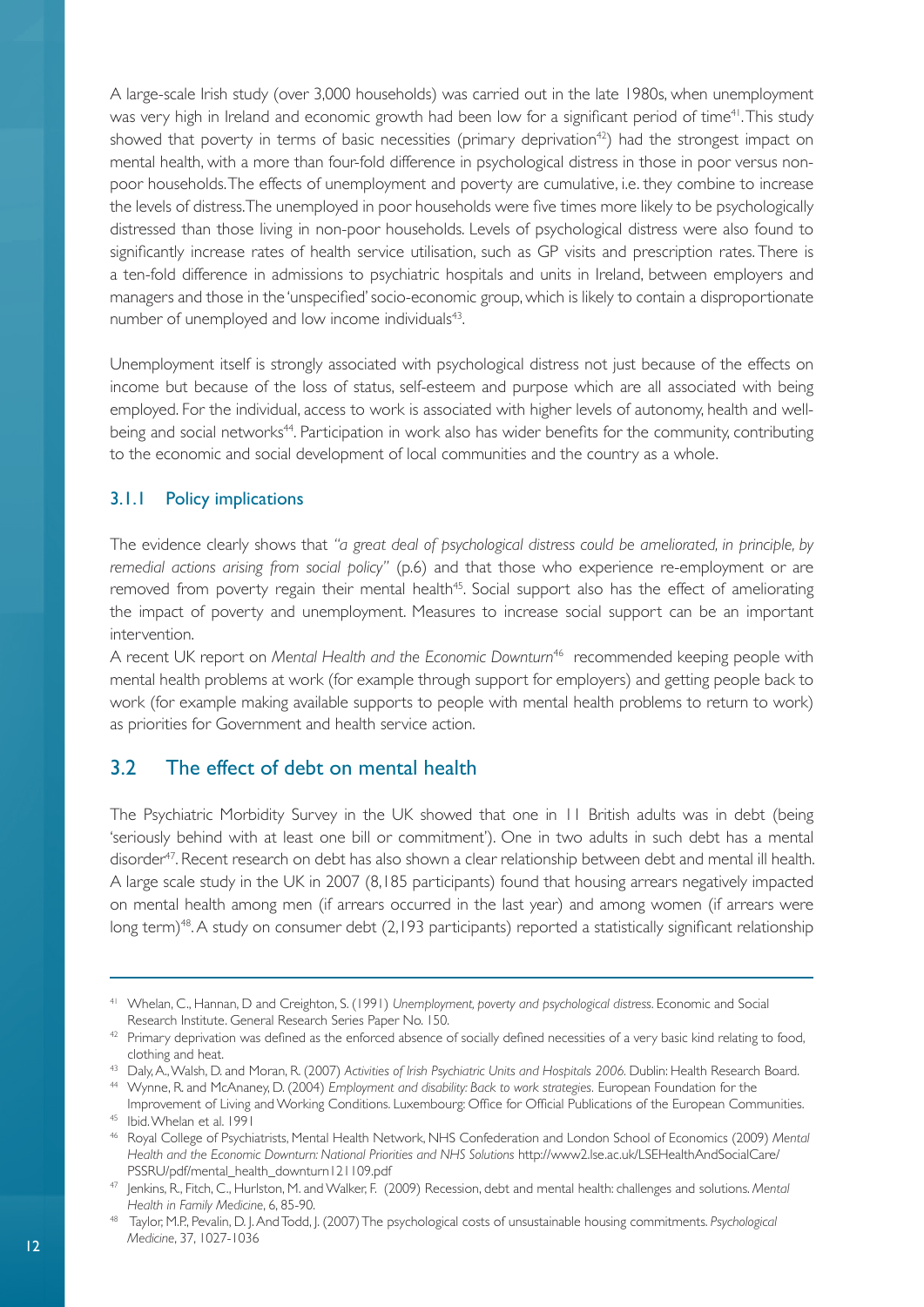between debt and mental well-being, although the effect size (i.e. the impact on mental health) was small<sup>49</sup>. Debt has also been found to be significantly associated with major depression<sup>50</sup>. A large scale review of the evidence concluded that there is evidence of an association between debt and mental health problems, although there was no conclusive evidence of a causal relationship. An important conclusion of this review captures the wider, insidious effect of debt which *"may have indirect effects on household psychological wellbeing over time, as it impacts on feelings of economic pressure, parental depression, conflict-based family relationships and potential mental health problems among children"*51 (p.3).

#### 3.3 Longer term impacts on mental health

Children with good mental health are able to develop emotionally, intellectually and creatively and have the resilience to cope with problems they might encounter.They are able to form satisfying relationships and live life to the full. Poor mental health in childhood, or the presence of factors which adversely affect mental health in childhood, can have significant and long-term impacts on the child, affecting the possibility of future achievements and relationship and family formation.

Economic adversity or poverty is one such factor which has a strong association with mental health problems in childhood. For example, a large-scale survey in Great Britain (over 12,000 participants aged between 5 and 16yrs) found that 16% of children from families with a weekly household income of under  $\pm$ 100 had mental health problems, compared to 5% with a weekly household income of more than  $\pm$ 600<sup>52</sup>. This study also found that children in Local Authority Care and refugee and asylum seeker children were also at high risk of mental health problems<sup>53</sup>.

Preliminary findings from the Children's Longitudinal Study in Ireland have shown substantial differences in the level of emotional and behavioural problems depending on the mother's educational level, with the lowest levels of problems in children whose mothers were graduates and the highest levels among children whose mothers completed low secondary or less<sup>54</sup>. Level of educational attainment is known to be strongly associated with income and an extrapolation of these findings could indicate higher levels of emotional and behavioural problems with lower income levels. Of the 11% of 9 year olds in the study who were reported as having a chronic illness or disability, 17% of this cohort had a mental or behavioural condition. Chronic illness or disability was more concentrated in those with semi-skilled/unskilled backgrounds. More detailed analysis of future data from this longitudinal study may shed more light on these interpretations.

The effects of poverty on adolescent mental health are several and cumulative. Chronic exposure to poverty increases adolescents' risks for disorders such as depression, and behavioural risks such as substance use, early sexual activity and criminal activity<sup>55</sup>. The awareness of financial difficulties in their families has also been found to negatively impact adolescent's mental health; being associated with depression and adolescent girls and drinking to the point of intoxication in boys.The awareness of familial economic difficulties was also associated with a sense of helplessness, and feelings of shame and inferiority in adolescents<sup>56</sup>.

<sup>49</sup> Brown, S.,Taylor, K.And Price, S. (2005) Debt and distress: evaluating the psychological cost of credit. *Journal of Economic Psychology*, 26, 642-663

<sup>50</sup> Drentea, P. (2000) Over the limit: the association among health, race and debt. *Social Science and Medicine*, 50, 517-529

<sup>51</sup> Fitch, C., Hamilton, S., Basset, P. and Davey, R. (2009) *Debt and Mental Health. What do we know? What should we do?* http:// www.rcpsych.ac.uk/pdf/Debt%20and%20mental%20health%20(lit%20review).pdf

<sup>52</sup> Office for National Statistics (2005) *Mental Health in Children and Young People in Great Britain 2004*. London: HMSO

<sup>53</sup> Office for National Statistics (2005) Ibid.

<sup>54</sup> Williams et al. (2009) Growing Up In Ireland: National Longitudinal Study of Children.The lives of 9-year-olds. http://www.esri. ie/Childrens\_Longitudinal\_Study/news\_publications/Growing\_Up\_in\_Ireland\_-\_The\_Lives\_of\_9-Year-Olds\_Exec\_Summary. pdf

<sup>55</sup> Dashiff, C., DiMicco,W., Myers, B. and Sheppard, K. (2009) Pover ty and Adolescent Mental Health. *Journal of Child and Adolescent Psychiatric Nursing*, 22, 23-32.

<sup>56</sup> Frojd, S., Marttunen, M., Pelkonen, M. et al. (2006) Perceived financial difficulties and maladjustment outcomes in adolescents. *European Journal of Public Health*, 16, 542-548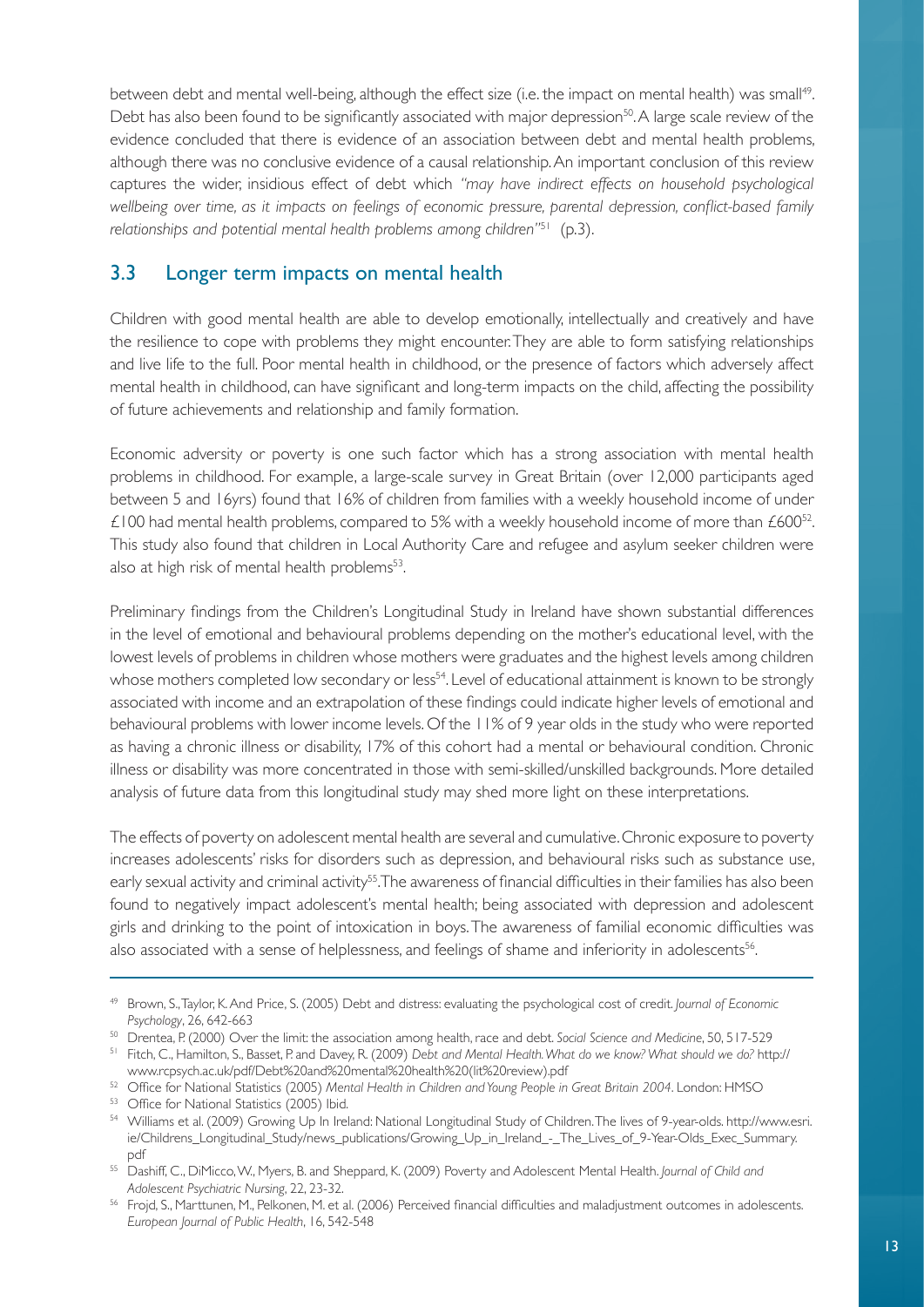Adversity itself also tends to be cumulative, with a large scale US study<sup>57</sup> reporting childhood economic adversity in 11% of the sample, 84% of whom experienced at least one other childhood adversity.The study also suggests that multiple childhood adversities are associated with up to 45% of all childhood-onset mental disorders<sup>58</sup>.

#### 3.4 Suicide and economic adversity

Economic adversity and recession specifically has been shown to result in an increase in suicide rates<sup>59</sup>. Studies have also shown that factors in the current economic crisis, such as falling stock prices, increased bankruptcies and housing insecurity (including evictions and the anticipated loss of a home), and higher interest rates are all associated with increased suicide risk<sup>60</sup>,<sup>61</sup>. People who are unemployed are two-three times more likely to die by suicide than people in employment<sup>62</sup>. A recent Irish study has shown that during the boom years of the 'Celtic Tiger' male and female rates of suicide and undetermined death were stable during 1996-2006, while suicide among unemployed men increased. Unemployment was associated with a 2-3 fold risk of suicide in men and a 4-6 fold increased risk in women<sup>63</sup>.

A recent analysis of European suicide rates and unemployment increases following the economic crisis showed that the steady downward trend in suicide seen in European countries before 2007 "reversed at once in 2008" with a small increase in 2008 and a further increase in suicide rates in 2009<sup>64</sup>. This increase in rates corresponds with "a swift increase in unemployment rates"in 2009 to a rate that was 35% above the 2007 level in Europe.The researchers also note that "the countries facing the most severe financial reversals of fortune, such as Greece and Ireland, had greater rises in suicides (17% and 13%, respectively) than did the other countries".

In late 2008 the Samaritans were warning of the risk the deepening financial crisis posed to mental health and the increase of suicide in particular<sup>65</sup>;

*"Economic recession, especially when it is sudden and severe, can lead to an increase in suicide rates. This is not only because more people become unemployed and, as a result, more psychologically vulnerable, but also because those in employment feel threatened too. The fear of losing one's job and pressures caused by a downturn in business, demotion or pension plan cutbacks can be bad for mental health and therefore increase suicide risk."* 

Stephen Platt, Professor of Health Policy Research at the University of Edinburgh and Samaritans' Trustee<sup>66</sup>.

By mid 2010 one in ten calls to the Samaritans in Ireland were described as'recession-related' and in June 2010 some 50,000 calls were received, up from an average of 35,000 in other months<sup>67</sup>. The suicide rate in Ireland increased from 424 in 2008 to 527 in 2009, an increase of 24%.This followed a small but continued

<sup>57</sup> The National Co-morbidity Survey Replication was carried out in the US on over 9,000 people between 2001 and 2003.

<sup>58</sup> Grief Green, J. *et al.* (2010) Childhood Adversities and Adult Psychiatric Disorders in the National Comorbidity Survey Replication I:Association with first onset of DSM-IV disorders. *Archives of General Psychiatry*, 67, 113-123

<sup>59</sup> Stack, S. (2000) *Work and the Economy, in Comprehensive Textbook of Suicidology*, R.W. Maris,A.L. Berman and M.M.Sliverman, Eds. NewYork:The Guildford Press

<sup>60</sup> Viren, M. (2005) Suicide and business cycles: new empirical evidence. *Applied Economics Letters*, 12, 887-892

<sup>61</sup> Stack, S.And Wasserman, I. (2007) Economic strain and suicide risk:A qualitative analysis. *Suicide and Life-Threatening Behaviour,*  37, 103-112

<sup>62</sup> Platt, S. (2003) Suicide and Work. *Psychiatry*, 25-28.

<sup>63</sup> Corcoran, P. and Arensman, E. (2009) Suicide and employment status during Ireland's CelticTiger Economy. *European Journal of Public Health*, http://eurpub.oxfordjournals.org/content/early/2010/01/27/eurpub.ckp236

<sup>64</sup> Stuckler, D., Basu, S., Suhrcke, M., Coutts,A. and McKee, M. (2011) Effects of the 2008 recession on health:A first look at European data. *Lancet,* 378, 124-125. http://www.thelancet.com/journals/lancet/ar ticle/PIIS0140-6736(11)61079-9/fulltext

<sup>65</sup> http://www.samaritans.org/media\_centre/latest\_press\_releases/samaritans\_suicide\_crisis.aspx

<sup>66</sup> Ibid.

<sup>&</sup>lt;sup>67</sup> Eithne Donnellan, 1st July 2010, Irish Times, One in 10 calls to Samaritans relates to recession.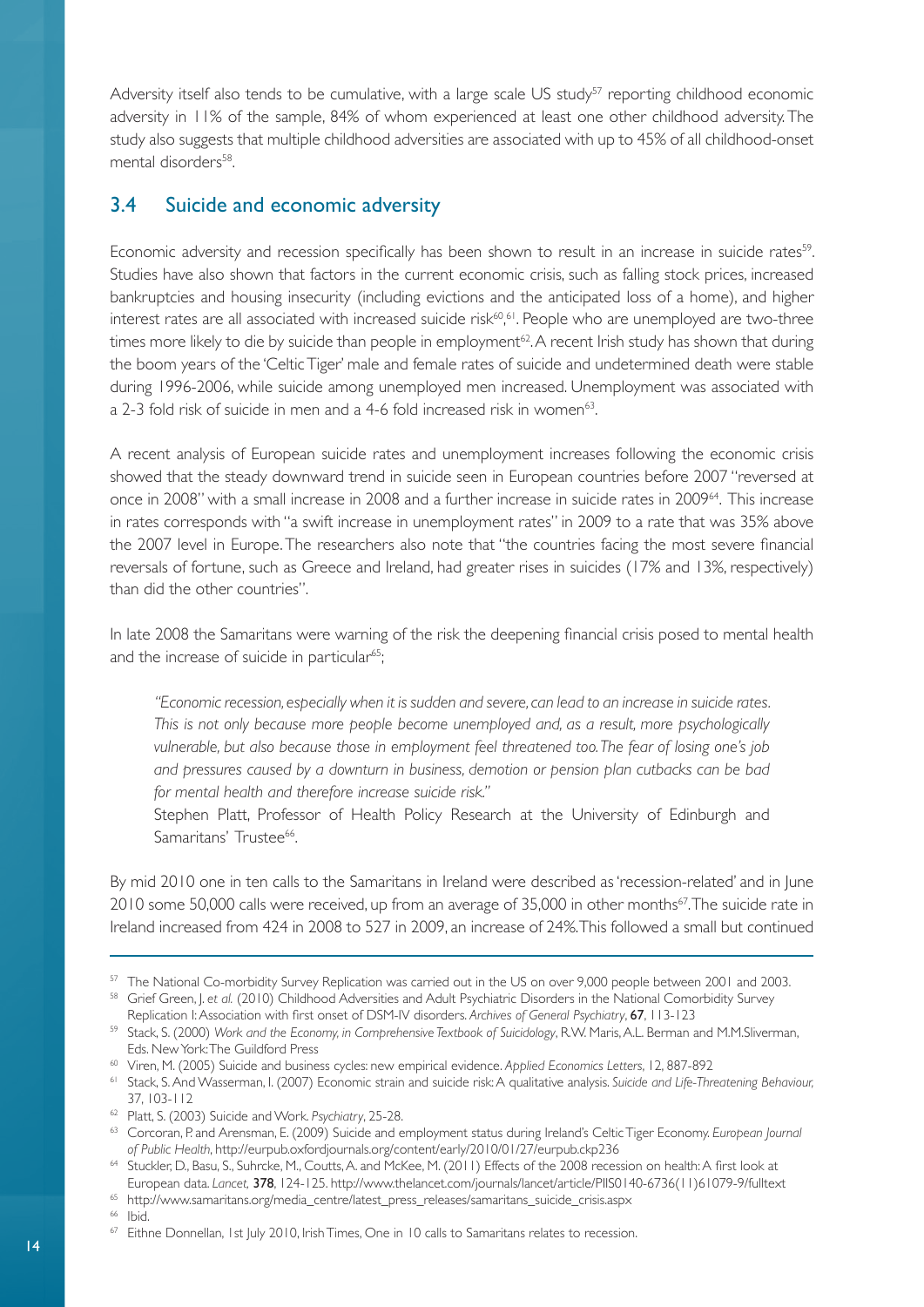reduction in the number of suicides over the previous years. The Director of the National Office for Suicide Prevention noted;*"The impact of the economic downturn in 2008, and particularly in 2009, has led to substantial increases in both self harm and suicide numbers."*<sup>68</sup>

#### **4. The consequences for the wider 'mental health system'**

The 'mental health system' incorporates the framework described in A Vision for Change which includes; the community-level response to mental health difficulties, such as through support groups and other voluntary groups; mental health interventions at primary care level – usually in the form of contact with a GP or other primary care professional; and interventions at the specialist mental health service level, through contact with community mental health teams and other parts of the mental health service.

## 4.1 Community level

At the community-level, organisations such as the Samaritans have reported a significant increase in calls and that approximately 10% of calls are related to the recession. A report by the Family Resource Centre National Forum reported a large increase in the numbers of unemployed accessing their centres; "In 2009, Family Resource Centres (FRCs) had an influx of service-users experiencing stress, financial management difficulties and mental health problems, mostly as a direct consequence of the recession and the rise in unemployment"<sup>69</sup>. A number of additional services and supports are now being provided by FRCs within existing resources to address the needs of the 'new unemployed'.

## 4.2 Primary care level

The evidence described so far shows that financial strain is strongly associated with both the onset and maintenance of common mental health problems. The majority of common mental health problems are treated at primary care level which means it is likely that in times of economic hardship there will be an increase in the number of individuals attending GPs for mental health problems.

Unfortunately, there are no centrally collected statistics on GP visits and so it is not possible to establish increased visits due to mental health difficulties. However, statistics from the Primary Care Reimbursement Scheme (PCRS) show increased levels of demand, particularly from 2007 to 2008, the year the effects of the recession were beginning to be felt within the system<sup>70</sup>. In 2008 an additional 75,942 persons were granted medical cards, an increase of 6% over the 2007 figure. Figures for 2009 are not yet available.

Table 1 shows a selection of drugs used to treat mental health difficulties from the top 100 most commonly prescribed products on the General Medical Services (GMS) scheme. The number of prescriptions

<sup>68</sup> http://www.nosp.ie/annual\_report\_09.pdf

<sup>69</sup> http://www.familyresource.ie/documents/1280151290.pdf

<sup>&</sup>lt;sup>70</sup> Health Service Executive (2009) Primary Care Reimbursement Service Statistical analysis of claims and payments 2008. http://www.hse.ie/eng/staff/PCRS/PCRS\_Publications/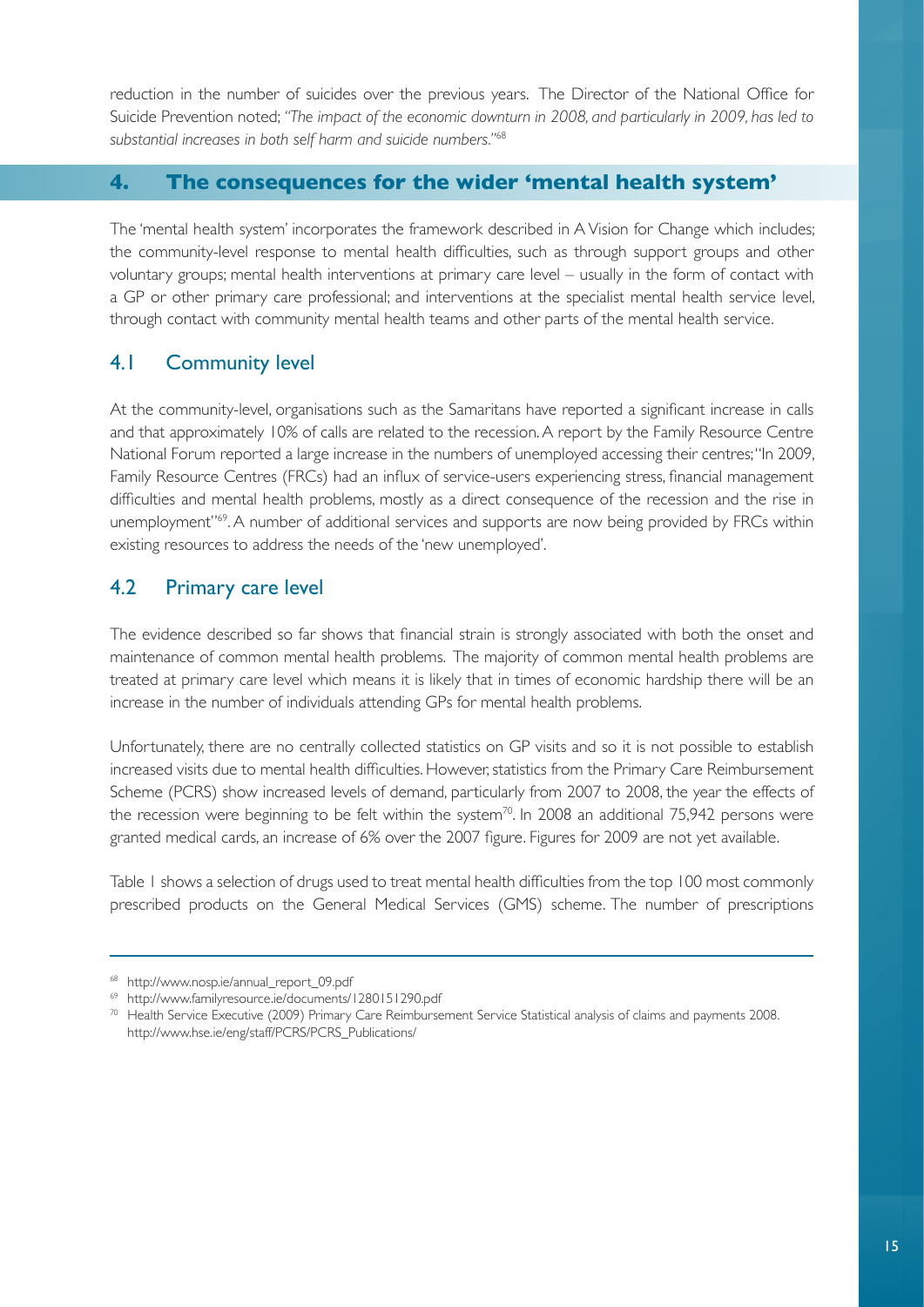increased for all products except one; prescriptions for Temazepam showed a decrease of 2.3%. The most marked increase was seen for the antidepressant Mirtazapine, an increase of over 19% in prescriptions between 2007 and 2008. Other products showed an increase in prescription rates of over 10%; the benzodiazepine Alprazolam and the anti-depressants Venlafaxine and Amitriptyline. Smaller increases were seen in numbers of prescriptions for the anti-psychotic drugs, which are probably due to the overall increase in the numbers of people on the GMS scheme which occurred in the time period.

While it is difficult to make concrete attributions, the increases in rates of prescription for anti-depressants in particular, are greater than the 6% increase in medical cards which occurred from '07 to '08. The PCRS report noted that "increasing numbers on the Live Register...presents an unprecedented challenge for services in the future" and that "in line with the current economic situation and growth in Live Register numbers...this sharp growth in numbers eligible for services is expected to continue throughout 2009".

| <b>Product</b>    | <b>Broad classification</b> | 2007     | 2008     | % change |
|-------------------|-----------------------------|----------|----------|----------|
| Diazepam          | Benzodiazepine*             | 455,352  | 479,305  | 5.3      |
| Alprazolam        | Benzodiazepine              | 346,130  | 382,291  | 10.4     |
| Citalopram        | Anti-depressant             | 255,930  | 268,062  | 4.7      |
| Venlafaxine       | Anti-depressant             | 243,124  | 267,656  | 0.1      |
| Temazepam         | Benzodiazepine              | 218,625  | 213,631  | $-2.3$   |
| Flurazepam        | Benzodiazepine              | 179,965  | 181,576  | 0.9      |
| Olanzapine        | Anti-psychotic              | 165,875  | 174,560  | 5.2      |
| Mirtazapine       | Anti-depressant             | 135,737  | 161,981  | 19.3     |
| Amitriptyline     | Anti-depressant             | 139,467  | 154,067  | 10.5     |
| Fluoxetine        | Anti-depressant             | 129,367  | 132,370  | 2.3      |
| Carbemazapine     | Mood stabiliser             | 30,508   | 131,244  | 0.6      |
| Risperidone       | Anti-psychotic              | 128,249  | 131,179  | 2.3      |
| Prochlorprozamine | Anti-psychotic              | 122, 116 | 126, 107 | 3.3      |
| Sertraline        | Anti-depressant             | 116,237  | 124,791  | 7.4      |

#### Table 1: 100 most commonly prescribed products on the General Medical Services Scheme (GMS): Selection of the products used for mental health problems 2007 and 2008.

\*Benzodiazepines are used to treat anxiety and also have a sedative effect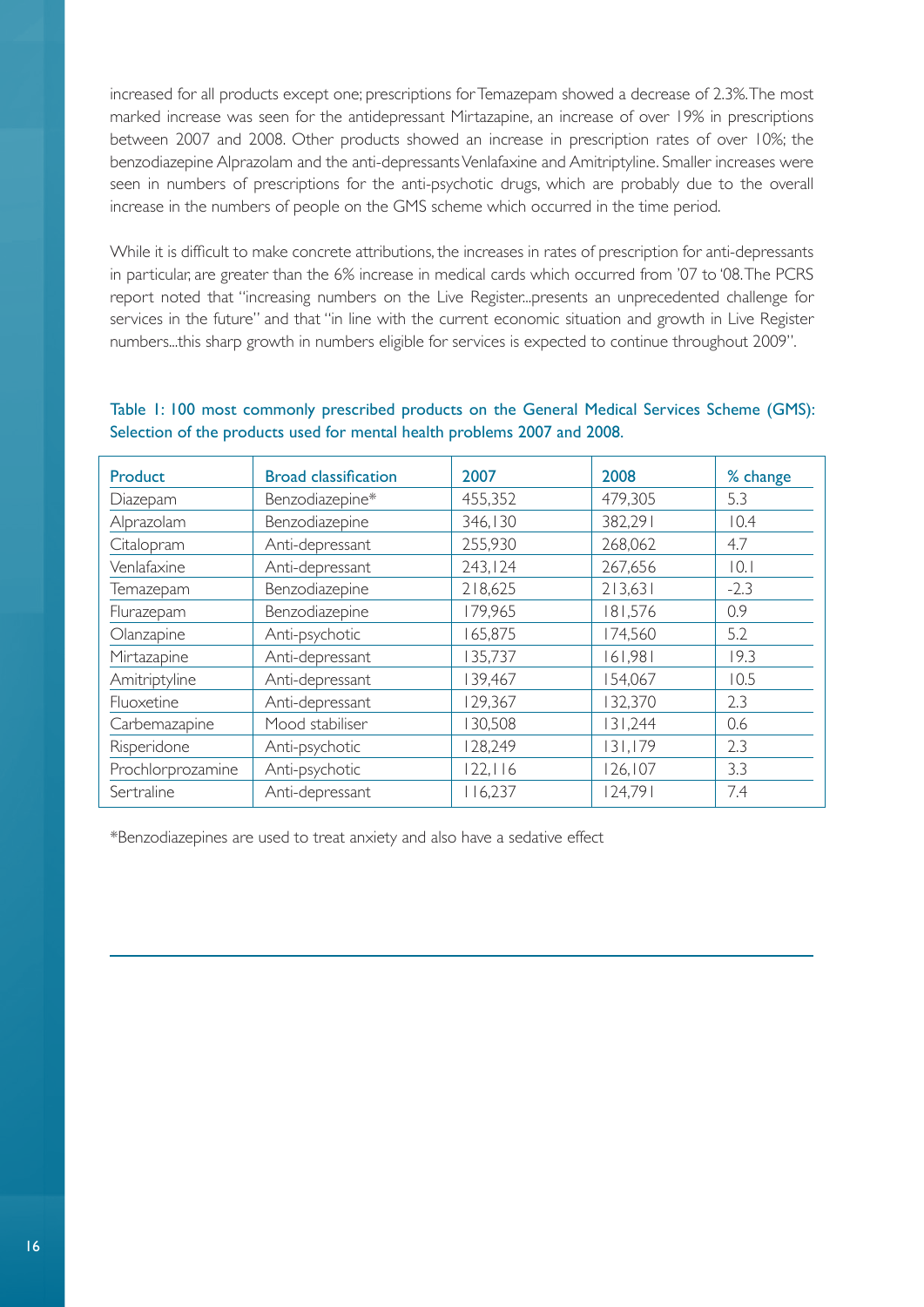# 4.3 Mental health service level

Primary care services are the gateway to mental health services, thus an increase in attendances at primary care level for mental health problems is likely to lead to an increase in referral rates to mental health services. The evidence also suggests that poverty and unemployment serve to maintain and prolong episodes of mental disorders which might otherwise have resolved more rapidly.This may also act to increase the rates of referral from primary to secondary mental health care.

There is no detailed data on mental health service use in Ireland, apart from inpatient services. Data from the inpatient database in the HRB shows small year on year changes is unlikely to show substantive changes in inpatient bed use which could be reliably attributed to the recession.

An increase in presentations of self harm have been recorded on the National Registry of Deliberate Self Harm Ireland for 2007, '08 and '09, whereas numbers for the three years previous had shown slight decreases. Of the 11,966 presentations of self harm in 2009, close to 10% were admitted to a psychiatric unit.This figure is acknowledged to be an underestimate of cases that end up in psychiatric care as cases admitted initially to general wards are subsequently referred to the mental health services or admitted to a psychiatric ward.Thus, over 1,100 admissions were made to psychiatric inpatient care following self harm. The Director of Research at the National Suicide Research Foundation has attributed the 11% rise in the rates of self harm in young men in 2009 directly to the economic downturn;*"an obvious increase was seen in men aged between 25 and 34 – a time in life when people are either in the workforce or looking for jobs"*  and that "the increase in deliberate self harm among men that started in the middle of last year because of *unemployment and financial cutbacks is expected to intensify this year"* (i.e. 2010)<sup>71</sup>.

Specific demands may also be seen on other services such as child and adolescent mental health services, particularly as time passes and families are in economic hardship for longer periods and with increased hopelessness regarding change or resolution. Longitudinal data on mental health services use will be required to determine such patterns.

<sup>71</sup> Evelyn Ring, 20th July 2009, *Recession blamed for 11% rise in self-harm*. Irish Examiner. http://www.examiner.ie/ireland/ recession-blamed-for-11-rise-in-self-harm-96797.html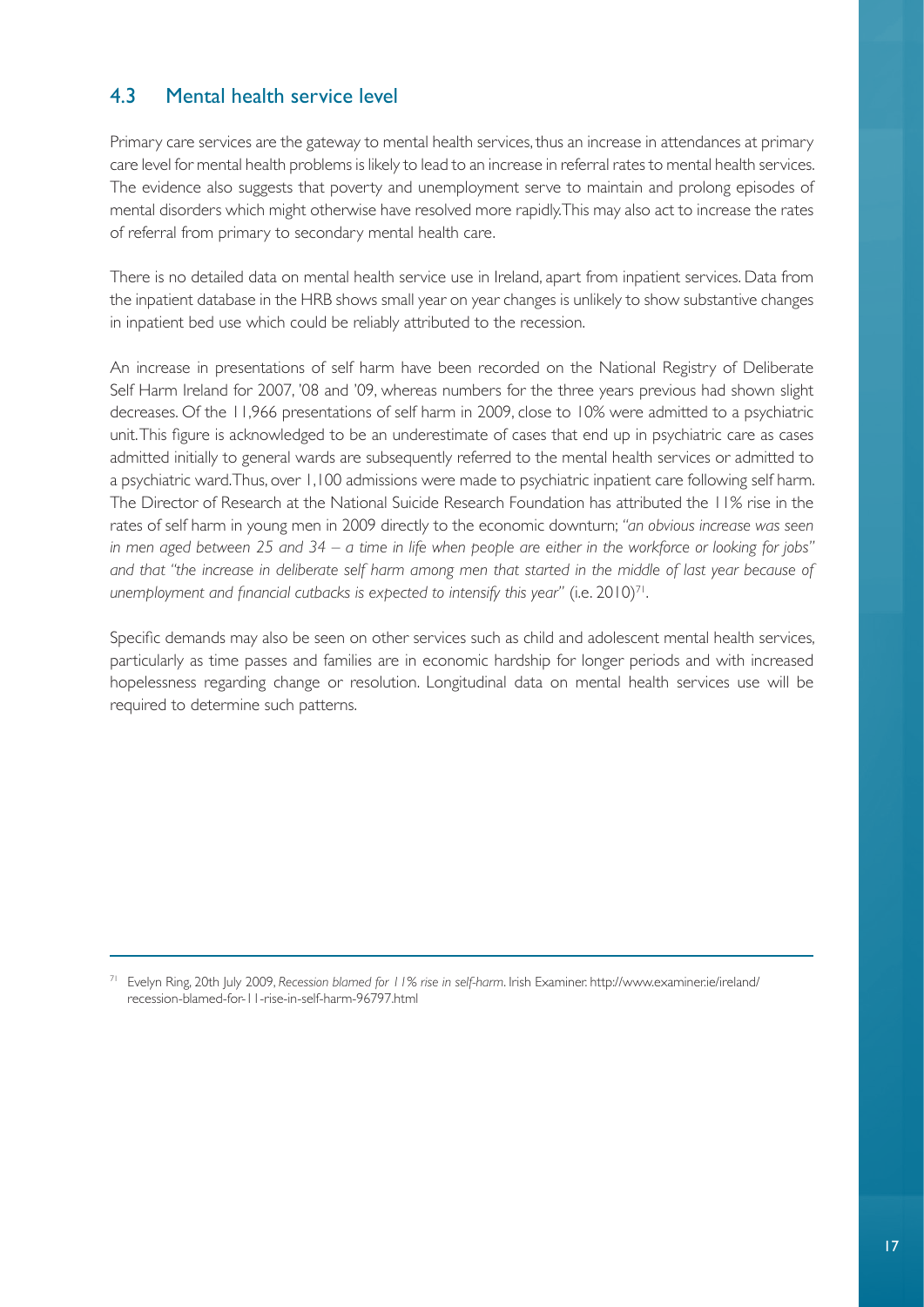#### **5. Current actions in Ireland and other jurisdictions**

The *Foresight*<sup>72</sup> *Review of Mental Capital and Wellbeing* in England convened a workshop of representatives from health and social care, money advice, banking and government agencies to address the challenges to mental health posed by the recession<sup>73</sup>. This workshop proposed a useful framework for action across three areas; actions within sectors to support people experiencing debt and mental health difficulties; action across sectors to coordinate activity and changes to government policy and practice.

#### 5.1 Current actions within sectors

#### 5.1.1 Health and social care

The evidence shows that people with mental health difficulties and disorders are experiencing significant levels of debt.The Foresight workshop recommended that:

- all health and social care professionals should ask service users about financial difficulties in routine assessments
- where debt is reported, primary care professionals should assess for depression and other common mental health difficulties;
- health and social care professionals should receive basic 'debt first aid' training; knowing how to refer to and support debt counsellors, but without having to become experts in debt and money management themselves.

A guide on debt and mental health has been produced in the UK which may be a useful resource for health and social care professionals in Ireland<sup>74</sup>. This guide is based on a programme of research on debt and mental health undertaken by the Royal College of Psychiatrists. It acknowledges that health professionals are not debt experts and outlines eight steps a health professional can take when working with a person with a mental health problem.These steps are summarised by the acronym CARE;

- C Consider debt as a possible underlying determinant of ill health physical or medical
- $A Ask$  about debt the person may be too embarrassed to bring it up
- R Refer consenting clients to a money adviser
- $E$  Engage with financial advisers

One of the important potential roles a health care professional may have is to share information with the appropriate agencies with the consent of the service user.A tool has been developed in the UK to facilitate this (see Section 5.2.1 below).

 $72$  Foresight is a group under the UK Government Office for Science which uses the latest scientific and other evidence to tackle complex issues and help policy makers make decisions about the future http://www.bis.gov.uk/foresight<br>
<sup>73</sup> http://www.bis.gov.uk/foresight/our-work/projects/published-projects/mental-capital-and-wellbeing<br>
<sup>74</sup> Fit

Psychiatrists.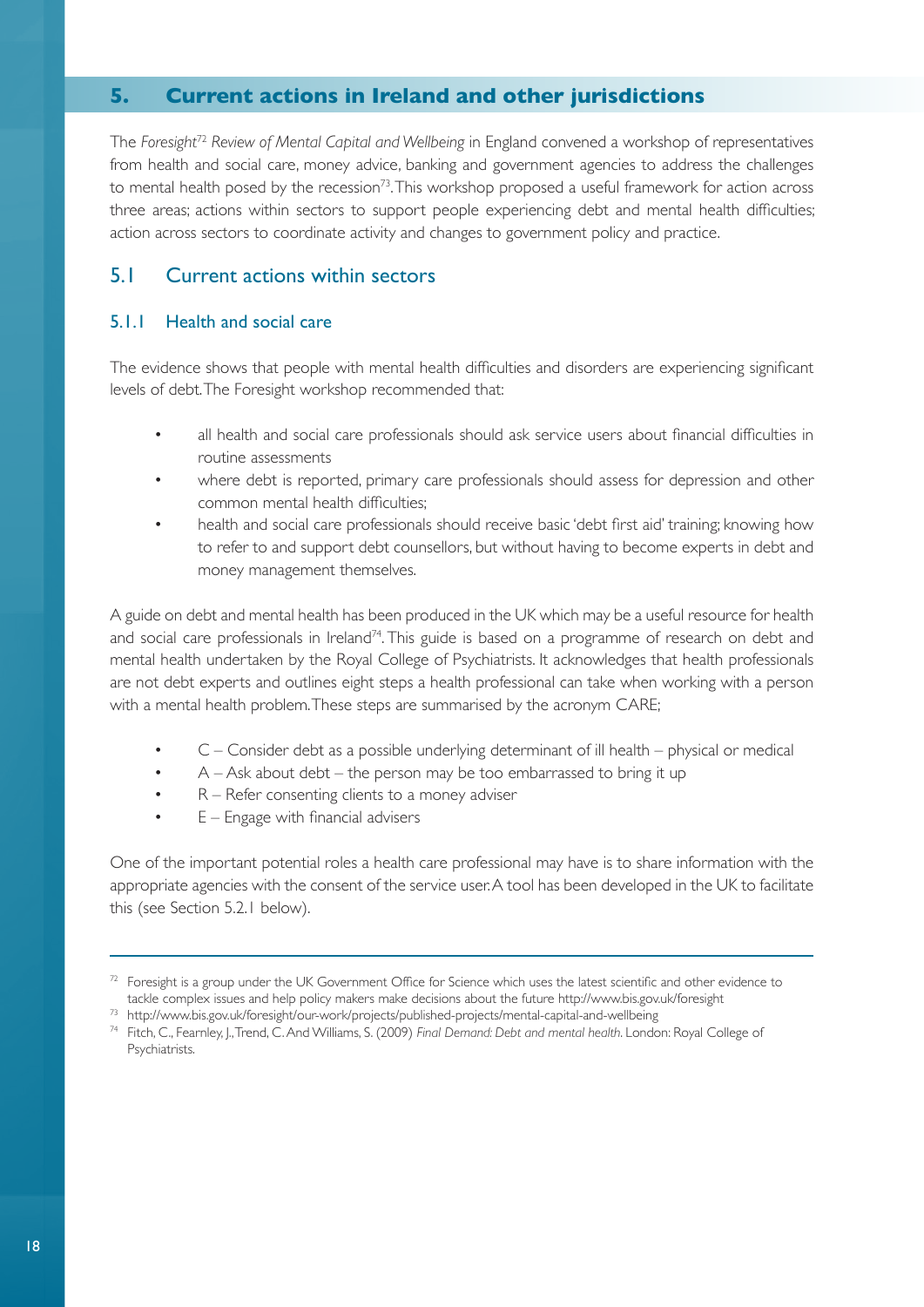The provision of general information about mental health and how it can be supported is one of the actions recommended in the combined report of the Royal College of Psychiatrists, the NHS and the London School of Economics.The HSE has taken action under this heading in Ireland with the launch of the programme *Looking after your mental health in tough economic times*75.A pocket-sized information card and leaflets have been rolled out which have the contact details of support agencies.

#### 5.1.2 Financial services

Adults with mental health difficulties and debt are *"customers and consumers who purchase goods and services, enter into contracts and borrow money"*76(p87). However, there is often little or no acknowledgement of this fact, and there is evidence that financial and other agencies view a declaration of mental health difficulties as an 'excuse' to get out of payments<sup>77</sup>. The Foresight workshop recommended that financial sector codes of practice should, at a minimum, recognise the existence of customers with mental health difficulties and should define 'best practice' in working with such customers.

A review of the Consumer Protection Code is currently underway and a consultation paper has been issued by the Financial Regulator for comment<sup>78</sup>. This paper has introduced the concept of a vulnerable consumer, defined as *"a consumer that is vulnerable because of mental or physical infirmity, age, circumstances or credulity..."*. This concept is potentially very helpful in recognising the diverse client group of financial institutions, some of whom will have vulnerabilities, and in clarifying responsibilities on the part of such institutions for this group of consumers.

The Irish Banking Federation (IBF), in consultation with the Money Advice and Budgeting Service (MABS), has developed a Consumer Guide to Dealing with Mortgage Repayment Difficulties<sup>79</sup>. While this guide contains helpful information for consumers, it makes no mention of personal difficulties the consumer may have.

A key recommendation from the Mortgage Arrears and Personal Debt Group is that lenders must develop a Mortgage Arrears Resolution Process (MARP) to provide a framework for handling arrears and prearrears cases<sup>80</sup>. MARP has the potential to encourage a change in culture in how financial institutions deal with customers in arrears as it is based on a process of engagement and communication with the goal of resolving arrears in a non-adversarial way.A potentially very helpful development for those in difficulty is the recommendation that lenders must establish a centralised and dedicated Arrears Support Unit to manage pre-arrears under the MARP. It is also recommended that a Standard Financial Statement be developed for use by all lenders and MABS. This would provide a common core of information for all involved to assess a borrower's financial position and to identify a best course of action.

<sup>75</sup> http://www.yourmentalhealth.ie/pdf/suicide\_brochure.pdf

<sup>76</sup> Jenkins, R., Fitch, C., Hurlston, M. and Walker, F. (2009) Recession, debt and mental health: challenges and solutions. *Mental Health in Family Medicine,* 6, 85-90.

<sup>77</sup> MIND (2008) In the Red: Debt and Mental Health. http://www.mind.org.uk/assets/0000/9121/in\_the\_red.pdf

<sup>78</sup> Financial Regulator (2010) Review of Consumer Protection Code. Consultation Paper CP 47 http://www.financialregulator.ie/ consultation-papers/Documents/CP47%20Review%20of%20Consumer%20Protection%20Code/CP47%20Review%20of%20 Consumer%20Protection%20Code.pdf

<sup>79</sup> http://www.helpinghomeowners.ie/

<sup>80</sup> Final Report of the Mortgage Arrears and Personal Debt Group (2010) http://www.merrionstreet.ie/wp-content/ uploads/2010/11/Mortgage-Arrears-and-Personal-Debt-Group-Report-17th-November-2010.pdf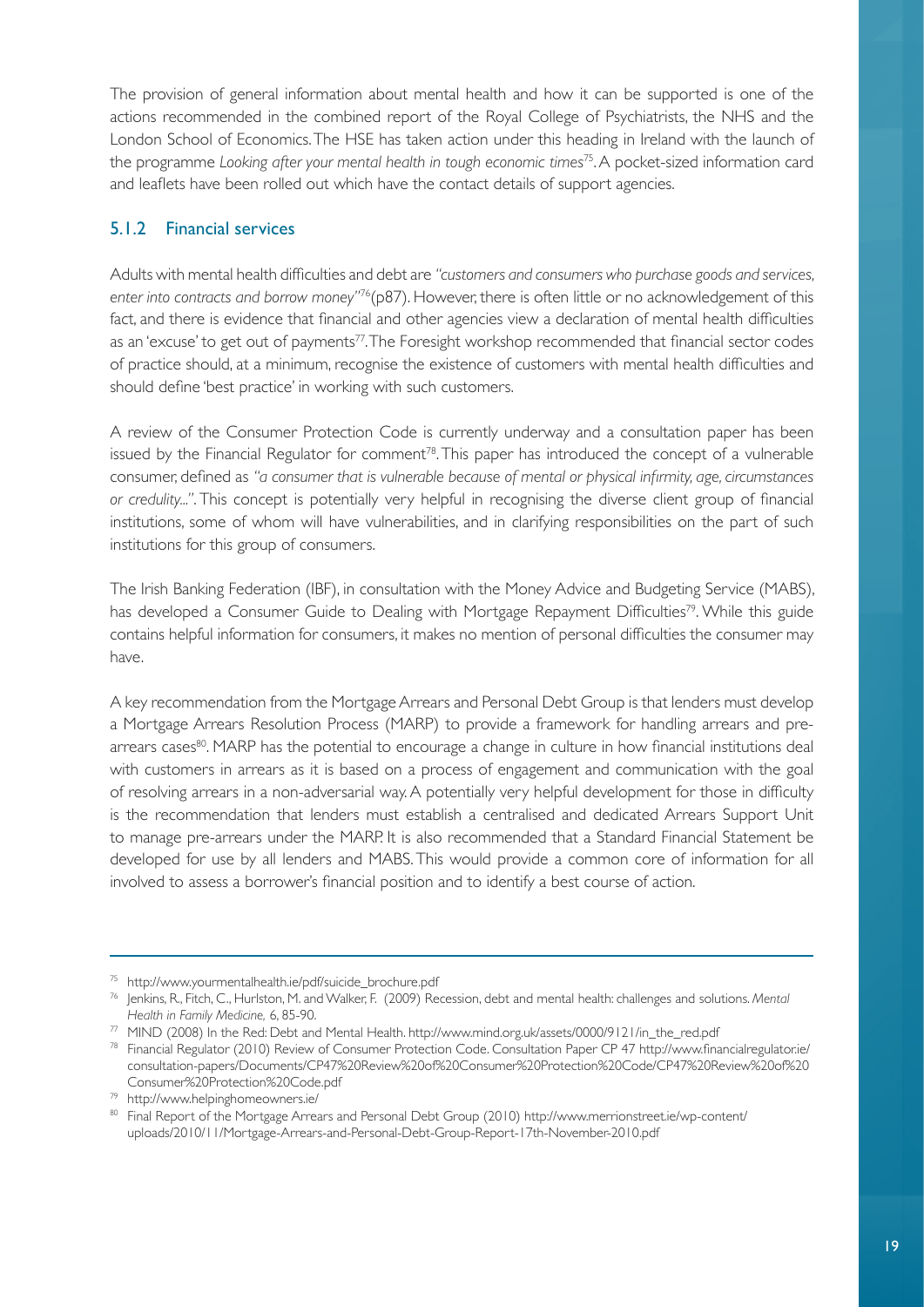The Final Report of the Mortgage Arrears and Personal Debt Group also made important recommendations around personal debt and bankruptcy. Reform of Ireland's personal insolvency regime was recommended, and that this should happen in two parts; new and modernised bankruptcy legislation with a less punitive approach, and a non-judicial debt settlement and enforcement system which would be an alternative to bankruptcy in most cases<sup>81</sup>. A range of other positive recommendations are made throughout the *Final Report of the Mortgage Arrears and Personal Debt Group* which should prove very helpful to those experiencing financial difficulties and potentially, mental health difficulties.The recommendations from this group have also fed into the revised Code of Conduct on Mortgage Arrears (CCMA) which came into effect on 1st January 2011 and applies to borrowers in arrears and pre-arrears.

*Good Practice Mental Health Guidelines* have been produced by Money Advice Liaison Group (MALG) for those working in the creditor sector in the UK (such as lenders and debt collection agencies).The Money Advice Liaison Group is a not-for-profit association which acts as a Discussion Forum with members from a wide range of voluntary agencies, private organisations and public sector bodies, all of whom have an interest in personal credit and debt<sup>82</sup>. The MALG produced the Good Practice Mental Health Guidelines in response to the challenge of increasing debt problems and mental health conditions. This document provides guidance to creditors on good practice when dealing with customers with mental health problems.The Guidelines acknowledge that they do not seek to turn staff in creditor companies into 'mental health experts', rather they provide proportionate, practical guidance and create awareness of the specific difficulties faced by some consumers.

#### 5.2 Current actions across sectors

#### 5.2.1 Sharing information

One of the main barriers to good understanding in financial organisations of mental health problems among their consumers is difficulties in accessing information about a customer's mental health condition. Even where the person consents to sharing such information in creditors, several difficulties have been identified<sup>83</sup>;

- 1. variability in the type and amount of evidence requested
- 2. ambiguous instructions or unrealistic expectations concerning what information professionals should provide
- 3. delays, refusals or payment requests from professionals to provide evidence
- 4. poor quality and irrelevant information for decision making being returned.

<sup>81</sup> Ibid. Final Report of the Mortgage Arrears and Personal Debt Group (2010)

<sup>82</sup> Money Advice Liaison Group (2009) Good Practice Awareness Guidelines for Consumers with Mental Health Problems and Debt. http://www.malg.org.uk/about.html

<sup>83</sup> http://www.bis.gov.uk/foresight/our-work/projects/published-projects/mental-capital-and-wellbeing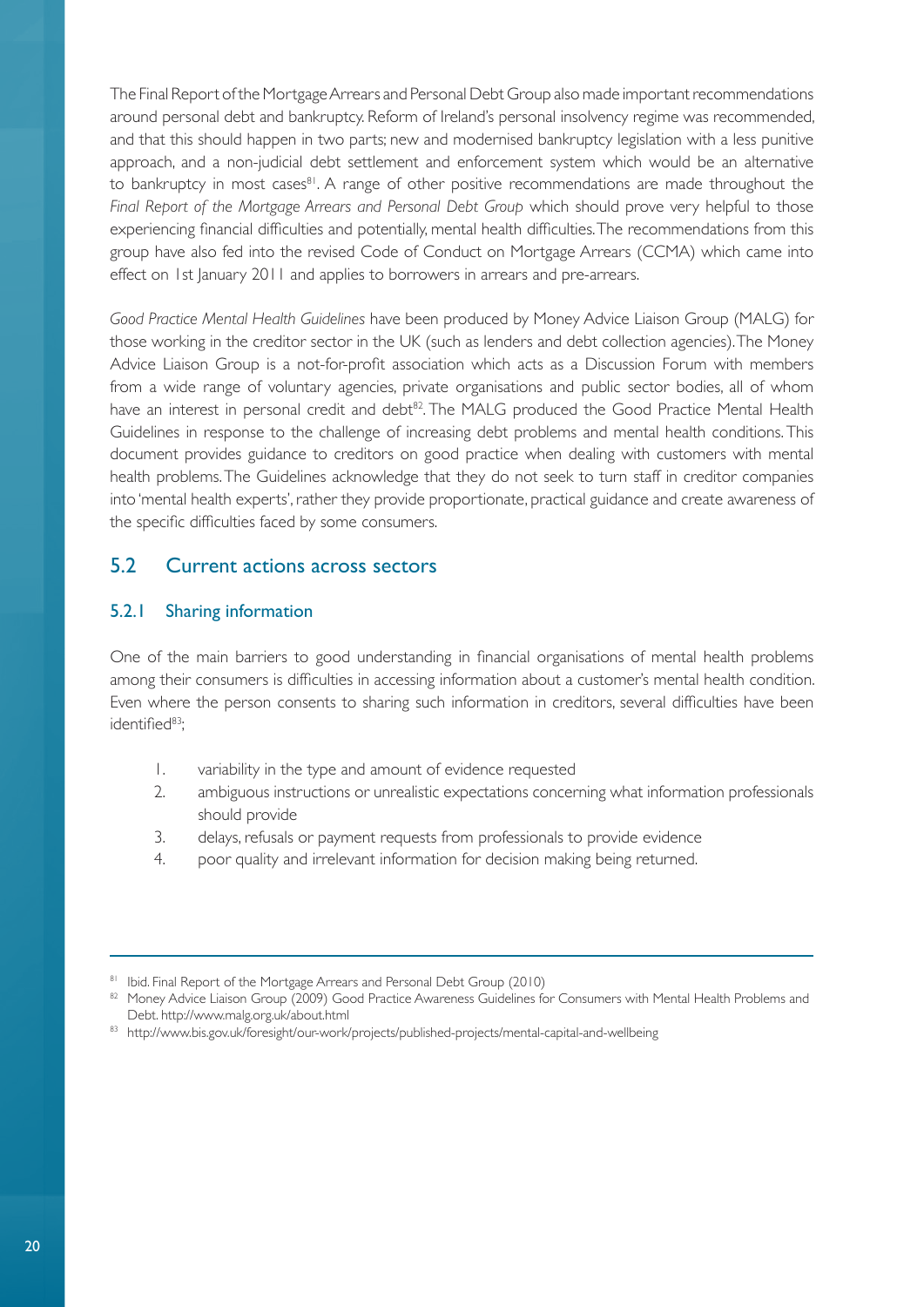A standardised Debt and Mental Health Evidence Form (DMHEF) has been developed in England to help health professionals provide clear and relevant information when a creditor requests such information and the service user consents. The DMHEF has been recognised by major UK creditor and advice membership organisations and has also been approved by the Information Commissioner's Office.

# 5.3 Current action by government

Actions at Government level can focus on improving financial service practice.The establishment of the Mortgage Arrears and Personal Debt Expert Group by the Minister for Finance in 2010 was an important action to address the concerns of those in debt and the resultant report and recommendations from the group are positive and progressive.

The combined report of the Royal College of Psychiatrists, the NHS and the London School of Economics recommended a series of actions for Government including supporting employers to keep people with mental health problems in work and ensuring appropriate supports are available to people with mental health problems to return to work. Advice for the commissioners and providers of services was to keep a long-term perspective and essentially to avoid short-term gain for long-term pain. It is noted that the difficulty of measuring the quality and value for money of mental health services in a performance framework can leave mental health services more vulnerable to funding reductions. The report notes a number of approaches to avoid such as letting waiting lists grow, diluting quality,'slash and burn' and 'salami slice' (i.e. top slicing a percentage) savings "are all to be avoided"<sup>84</sup>. Approaches to dealing with constrained resources must involve proper planning and have an evidence base or thought-through rationale. The report warns that disinvestment in mental health services would "without doubt deliver immediate, medium*and long-term pain for the NHS and other public services. Most importantly, it would have a negative impact on people experiencing mental distress and illness, as well as their carers and families. Such shortcut commissioning would not only increase their burden but would ultimately result in a larger economic burden for the nation"*   $(p.9)^{85}$ .

In order to address concerns regarding over-indebtedness and the severe social and health consequences that can often follow as a direct result of debt problems, the Council of Europe made a series of recommendations to assist policy makers to deal with over-indebtedness<sup>86</sup>. The recommendations focused on preventive, remedial and rehabilitative measures which national governments needed to take in order to address over-indebtedness. A report by the Combat Poverty Agency highlighted the lack of a policy framework in Ireland for dealing with over-indebtedness<sup>87</sup>. The recommendations of the Final Report of the Mortgage Arrears and Personal Debt Group have addressed several of the policy-level measures recommended by the Council of Europe and the Combat Poverty Agency report.

<sup>84</sup> Royal College of Psychiatrists, Mental Health Network, NHS Confederation and London School of Economics (2009) Mental Health and the Economic Downturn: National Priorities and NHS Solutions http://www2.lse.ac.uk/LSEHealthAndSocialCare/ PSSRU/pdf/mental\_health\_downturn121109.pdf

<sup>85</sup> Ibid. 2009

<sup>86</sup> Council of Europe (2007) *Legal solutions to debt problems*. http://book.coe.int/EN/ficheouvrage. php?PAGEID=36&lang=EN&produit\_aliasid=2342

<sup>87</sup> Stamp, S. (2009) A Policy Framework for Addressing Over-Indebtedness. Dublin: Combat Poverty Agency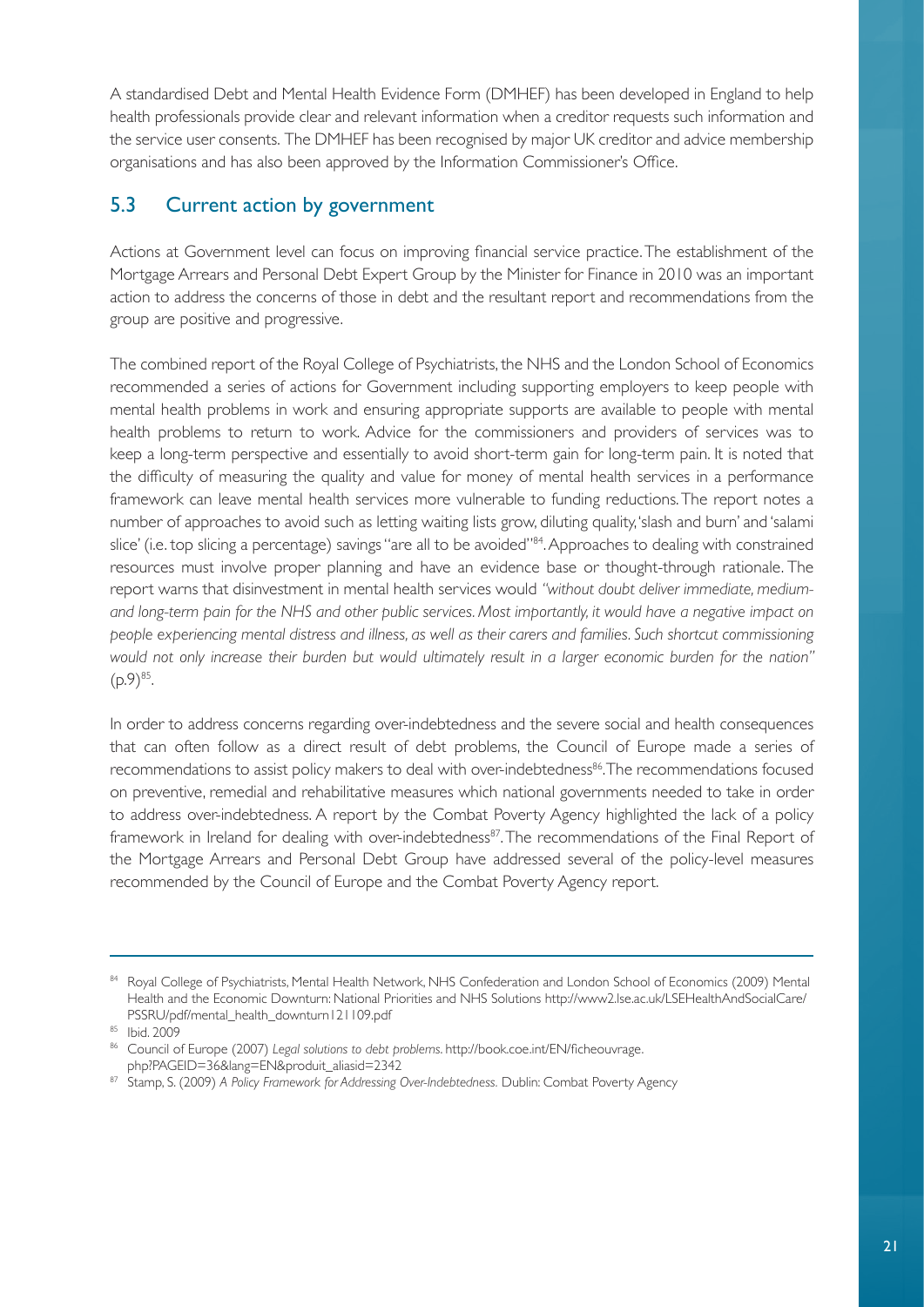#### **6. Recommendations**

As the review of the evidence shows, many of the factors contributing to mental health problems occur within a much broader context than health.Therefore actions are required within a public health or wider societal context, as well as at the level of mental health and associated services.

In order to formulate recommendations for actions which are relevant, practical and of maximum benefit to people with mental health problems and financial difficulties, a workshop was convened in February 2011, with an invited audience of key stakeholders in the financial, mental health and voluntary/advice sectors. Practitioners and front-line staff with direct experience of the issues were invited to ensure a focus on actions that will be of most assistance at the interface between staff in all sectors and clients with financial and mental health difficulties.The workshop was structured to elicit relevant, practical and resource neutral actions/solutions and which would build capacity across the sectors. It is not expected that health professionals become financial experts or that financial services employees become mental health experts. However, an increased awareness of mental health difficulties in the context of indebtedness can only serve to improve the situation for those who are in this situation.

#### 6.1 Outcomes of the workshop

The actions that were proposed at the workshop came under three broad headings; training, communication and production of resources. There were also other suggestions and areas for action that were much broader than the scope of this exercise (i.e. require multi-partner action over a long period) or were about the availability of resources within the health/mental health system. For example, the requirement for a change in culture and approach by financial institutions was noted, particularly a move away from an adversarial to a supportive, engaging approach; and the need for the greater availability of mental health support at community/primary care level (such as counselling and psychological support) were two such issues. While these are important issues, concerted action is required by agencies outside of the remit of the Commission to bring about such changes.The focus in the workshop was on the formulation of practical, easily implemented and resource-neutral/low-resource actions that have the potential to have a significant impact.These actions will be outlined under the three headings.

#### 6.2 Training

A number of groups were identified who would require or benefit from training and support;

• Frontline workers in financial services organisations (banks, building societies, credit unions and similar organisations, particularly those staff in Arrears Management Units in banks);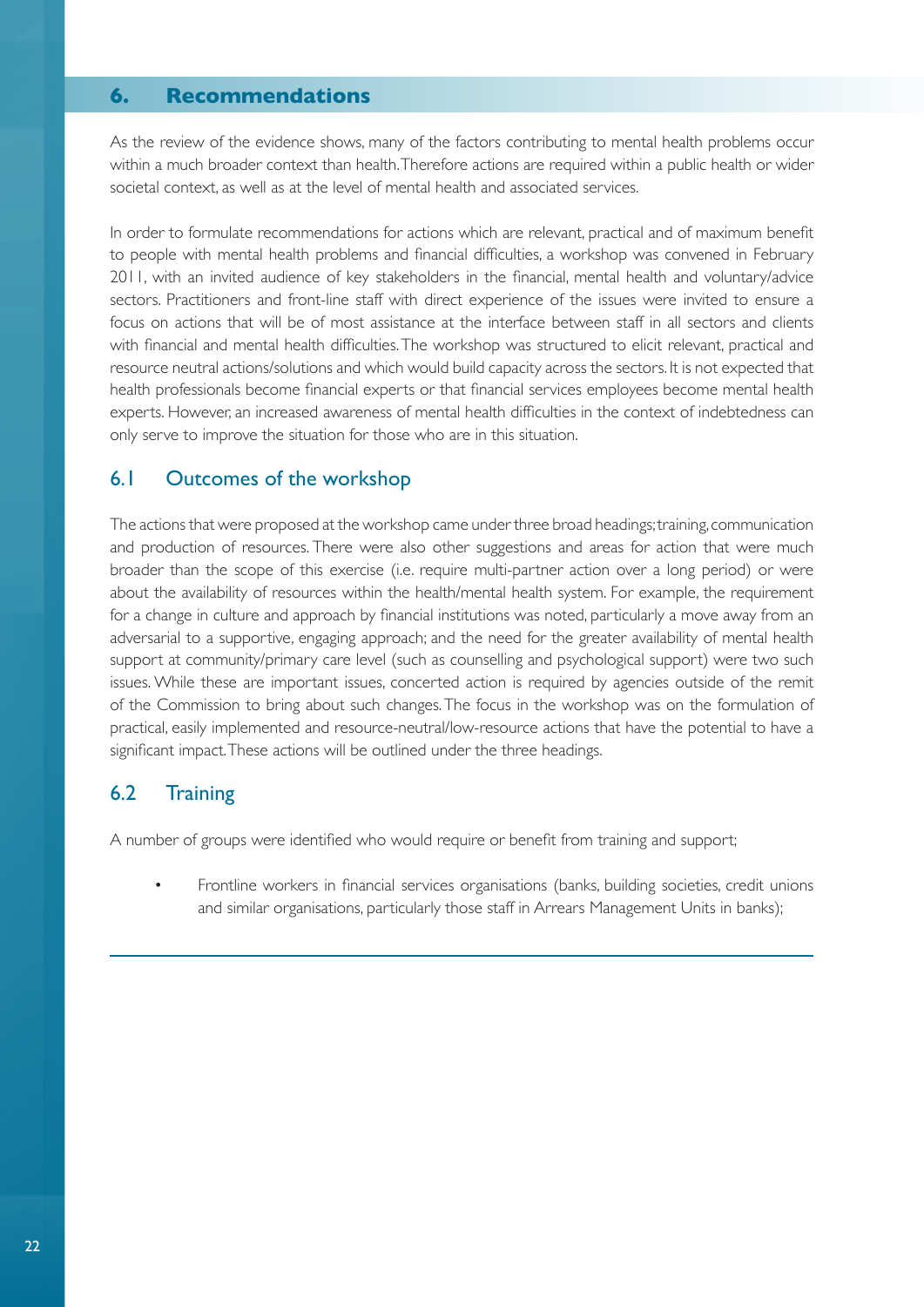- Frontline workers in charities/voluntary agencies;
- Frontline workers in other organisations who may encounter individuals in financial distress such as utility companies;
- Frontline workers in the Department of Social Protection.

At the simplest level, mental health awareness training could be provided to frontline workers. Mental health awareness training is widely available in Ireland. Such training can range from the structured use of widely available resources on the internet, linking with organisations with experience (examples of useful organisations and resources are provided in Appendix 1) through to FETAC level 6 Mental Health Awareness Training which is a three day course to provide participants with an understanding of mental health difficulties and apply this knowledge to support people who have mental health difficulties in a positive way.

Agencies such as MABS provide more specific training for their staff such as that available in the ASIST and safeTALK programmes.These programmes were recommended in the workshop as suitable for the frontline workers described above.

ASIST (Applied Suicide Intervention Skills Training) is a two-day interactive workshop in suicide first-aid. It has been designed to be suitable for a wide range of people in the community such as health workers, teachers, community workers, Gardai, youth workers, volunteers, people responding to family, friends and co-workers.

safeTALK is a half day training programme that prepares participants to identify persons with thoughts of suicide and connect them to suicide first aid resources. These specific skills are called suicide alertness and are taught with the expectation that the person learning them will use them to help reduce suicide risk in their communities. Following a safeTALK workshop you will be more willing and able to perform an important helping role for persons with thoughts of suicide. ASIST and safeTALK programmes are available through the HSE Suicide Prevention Resource Offices and partner agencies throughout the country.

Recommendation: A programme of appropriate training should be provided on a regular basis to staff in contact with people experiencing serious financial difficulty.The majority of training courses in this area are provided by the HSE/partner organisations and other agencies. Priority for training staff in financial institutions should be given to staff in Arrears Management Units.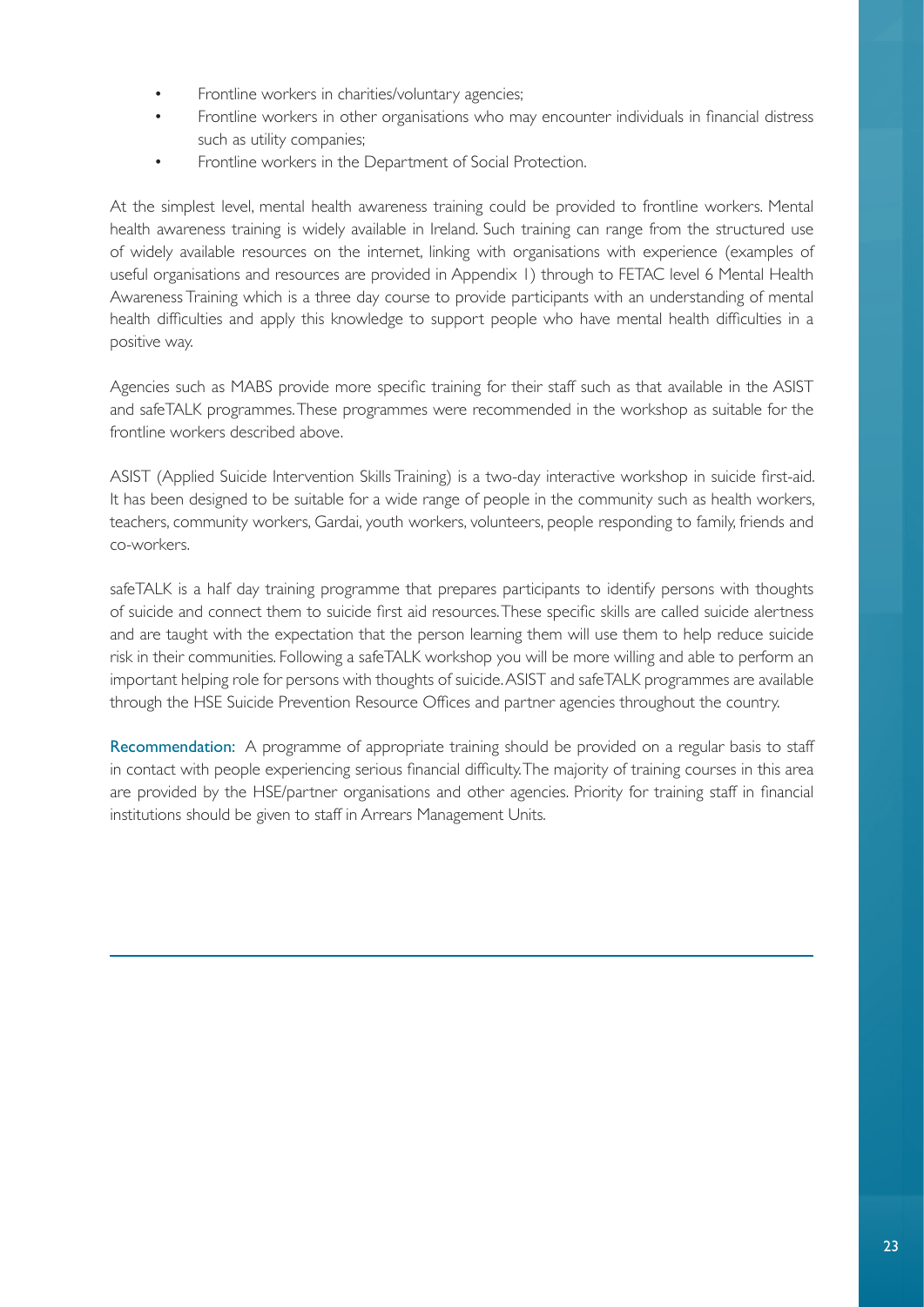### 6.3 Resources

There are several resources currently available which provide information and describe processes and codes which are in place to protect consumers and those in debt:

- 1. Leaflet and wallet card produced by the National Office for Suicide Prevention and the HSE entitled *Look after your mental health in tough economic times*<sup>88</sup>. This could be made more widely available through financial services outlets, MABS and utility companies.
- 2. Leaflets from Mental Health Ireland such as *Managing your mental health*89.
- 3. A Revised Consumer Protection Code from the Financial Regulator is in development and should be available by the end of 2011.
- 4. The Code of Conduct on Mortgage Arrears (CCMA), a statutory code of the Central Bank.
- 5. There is a now a Mortgage Arrears Resolution Process (MARP) within lending institutions for dealing with customers in arrears and pre-arrears. Lending institutions are also required to establish an Arrears Support Unit to assess arrears and pre-arrears cases.
- 6. The Irish Banking Federation and MABS have developed a joint *Consumer Guide to Dealing with Mortgage Repayment Difficulties.*

Recommendation: It is recommended that there is greater promotion and availability of existing information resources and codes by all relevant parties such as MABS, financial institutions, Citizen Information Offices, Offices of the Department of Social Protection and others.

In the course of the workshop, a number of resources were identified which could be developed to facilitate greater awareness of the issues and better communication among the various stakeholders. These resources are listed below along with suggested organisations/agencies which could be involved in developing them:

1. A leaflet with basic information on mental health (including definitions/descriptions of different disorders) for the financial services sector. As well as imparting information this could be used as a training resource in mental health awareness courses. Action: HSE/Mental Health Ireland

<sup>88</sup> http://www.yourmentalhealth.ie/images/uploads/Mental\_Health\_Tough\_economic\_times\_Brochure(1).pdf

<sup>89</sup> http://www.mentalhealthireland.ie/publications/downloads/finish/1/5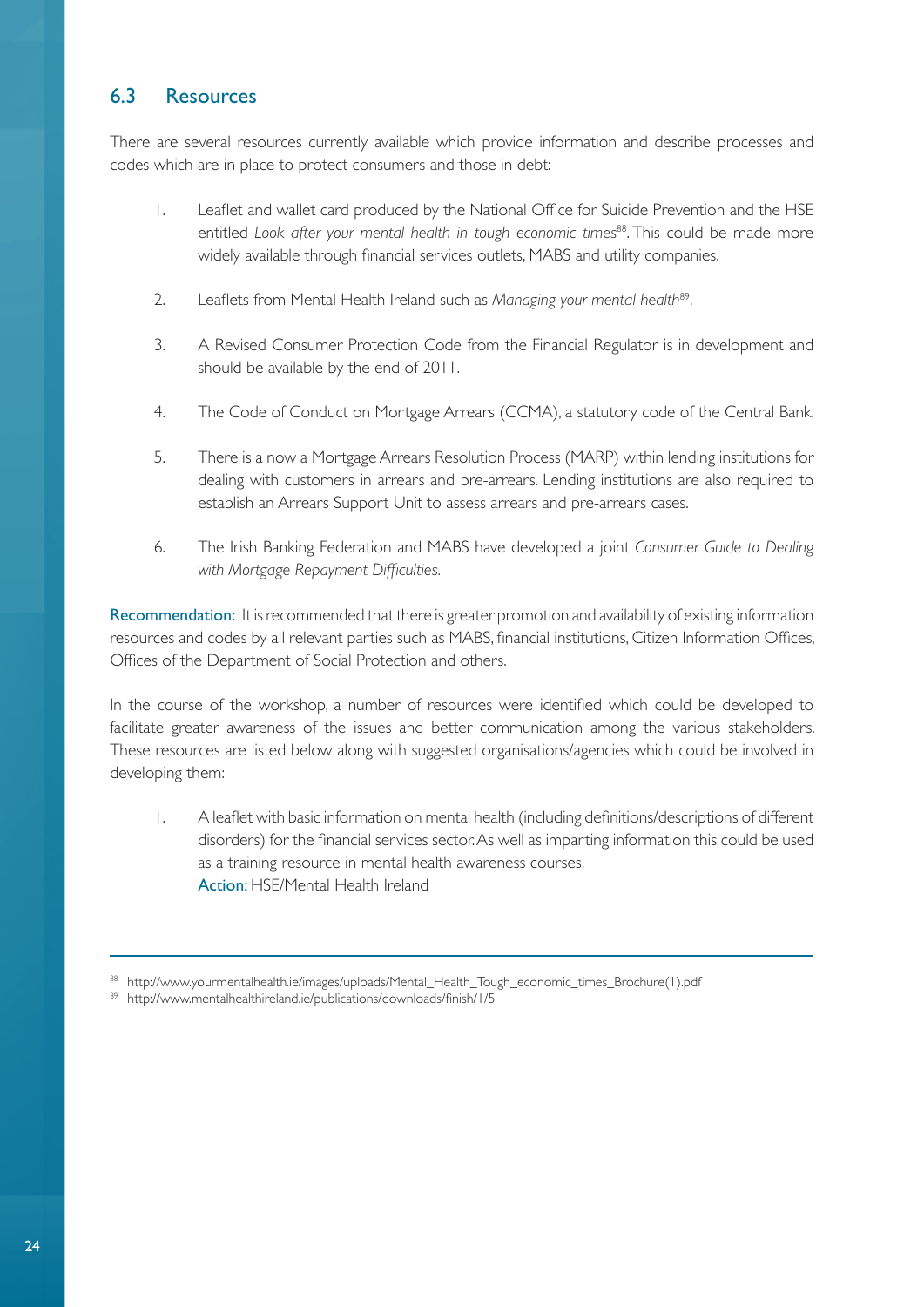- 2. The development and adoption of a Standard Financial Statement (SFS) for use by all lenders and MABS.This should be used to assess a borrower's financial position and to identify a best course of action. This echoes recommendation 26 made by the Mortgage Arrears and Debt Expert Group<sup>90</sup>. Action: Dept. of Finance/Central Bank/Financial Regulator
- 3. A form similar to the Debt and Mental Health Evidence Form (DMHEF) developed in England which would enable the transfer of agreed information between the mental health and financial services sectors in a way that protects the person Action: MHC/Irish College of Psychiatrists/others
- 4. A guide on debt and mental health for health and social care service providers, primary care service providers, frontline staff in the Department of Social Protection and others. Action: MHC/ICGP/Irish College of Psychiatry/others
- 5. The production of Good Practice Guidelines for the financial sector in dealing with vulnerable consumers – similar to the Guidelines produced in the UK by the Money Advice Liaison Group (MALG) Action: Financial Regulator/MABS/Irish Banking Federation/Irish League Credit Unions/others

Other resources such as manpower are an issue for agencies such as MABS which are facing increased pressure in the current environment. One suggestion to assist in this was that internships/a volunteer scheme be developed for graduates in the financial area or others who are currently not working.These individuals with appropriate training and induction could be a valuable resource to MABS. It was also suggested that the Psychological Society of Ireland (PSI) and other relevant associations be approached to offer pro-bono consultations to MABS clients. MABS has formed relationships with professionals in other sectors (such as law and accountancy) to whom they can refer clients for limited pro-bono specialist advice and information.

Action: MABS to link with relevant agencies

#### 6.4 Communication

The need for improved communication across sectors was emphasised throughout the workshop. Many of the resources described above are aimed at facilitating *informed* communication, i.e. a greater level of awareness of mental health difficulties among customers of financial institutions so that account can be taken of relevant issues.Training will also be central to improving awareness and equipping staff with appropriate and helpful communication skills. The development of Arrears Support Units in financial

<sup>90</sup> Final Report of the Mortgage Arrears and Personal Debt Group (2010) http://www.merrionstreet.ie/wp-content/ uploads/2010/11/Mortgage-Arrears-and-Personal-Debt-Group-Report-17th-November-2010.pdf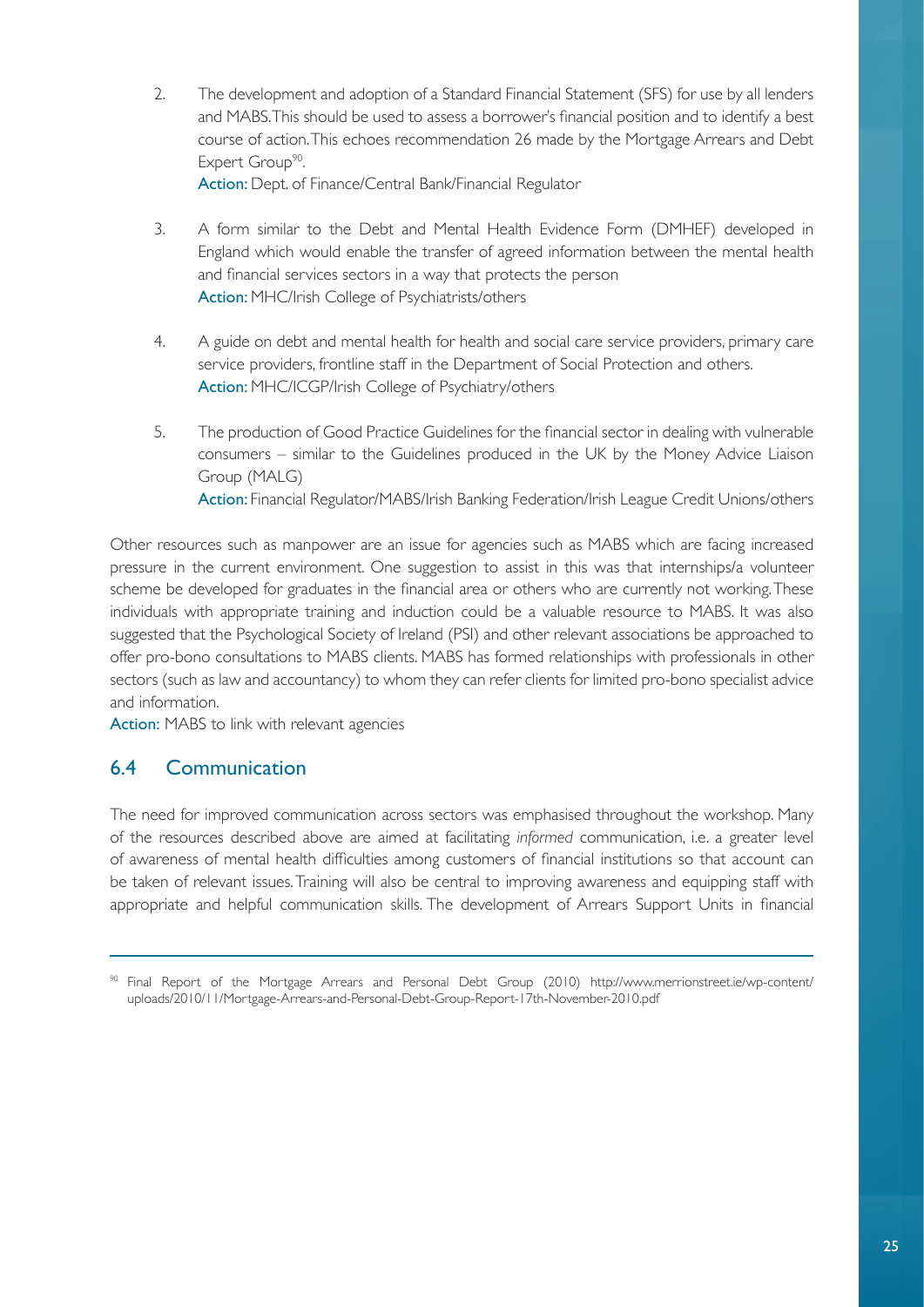institutions (as and from 1st January 2011) will provide a locus for expertise and training within banks which can cascade through the rest of the organisation as appropriate.

Suggestions which could be taken up by relevant agencies/organisations included:

- 1. To establish secondment schemes to share expertise and create awareness across the sector. For example, a worker from MABS could be seconded to a financial institution (e.g. the Arrears support unit) and vice versa to share expertise and knowledge and create greater awareness of the challenges facing each side as well as the people with mental health difficulties (an example was given of another sector where a similar scheme works well).
- 2. The possibility could be explored with the Financial Regulator of a third party being permitted to engage with a lender on behalf of vulnerable person – at the moment banks can only deal with the person directly. The Mortgage Arrears Resolution Process is potentially very helpful but only works if the person engages with the financial institution. Some people with mental health difficulties find this type of engagement particularly challenging and the possibility of an advocate or other person engaging on their behalf would be very welcome.
- 3. Encourage the media to provide information and case studies that promote the positive developments in the Code of Conduct on Mortgage Arrears (CCMA) and the Mortgage Arrears Resolution Process (MARP) to create greater awareness of these new measures.
- 4. Very simple, low cost measures to facilitate awareness and spread information included the following:
- a. Customers falling behind with repayments on loans, credit cards, utility bills etc. to be sent a leaflet on MABS and the CCMA enclosed with demands for payment. This is already happening with some companies but needs to be adopted throughout the financial and utility sector.
- b. Banks and utility companies to include details of MABS and others in their call waiting phone messages and on websites include direct links to MABS and other agencies such as the **Samaritans**
- c. Use a variety of organisations to get relevant information out such as Trades Unions, Irish National Organisation for the Unemployed etc.
- d. Information on debt management, MABS and the CCMA could be included in packs for those who are made redundant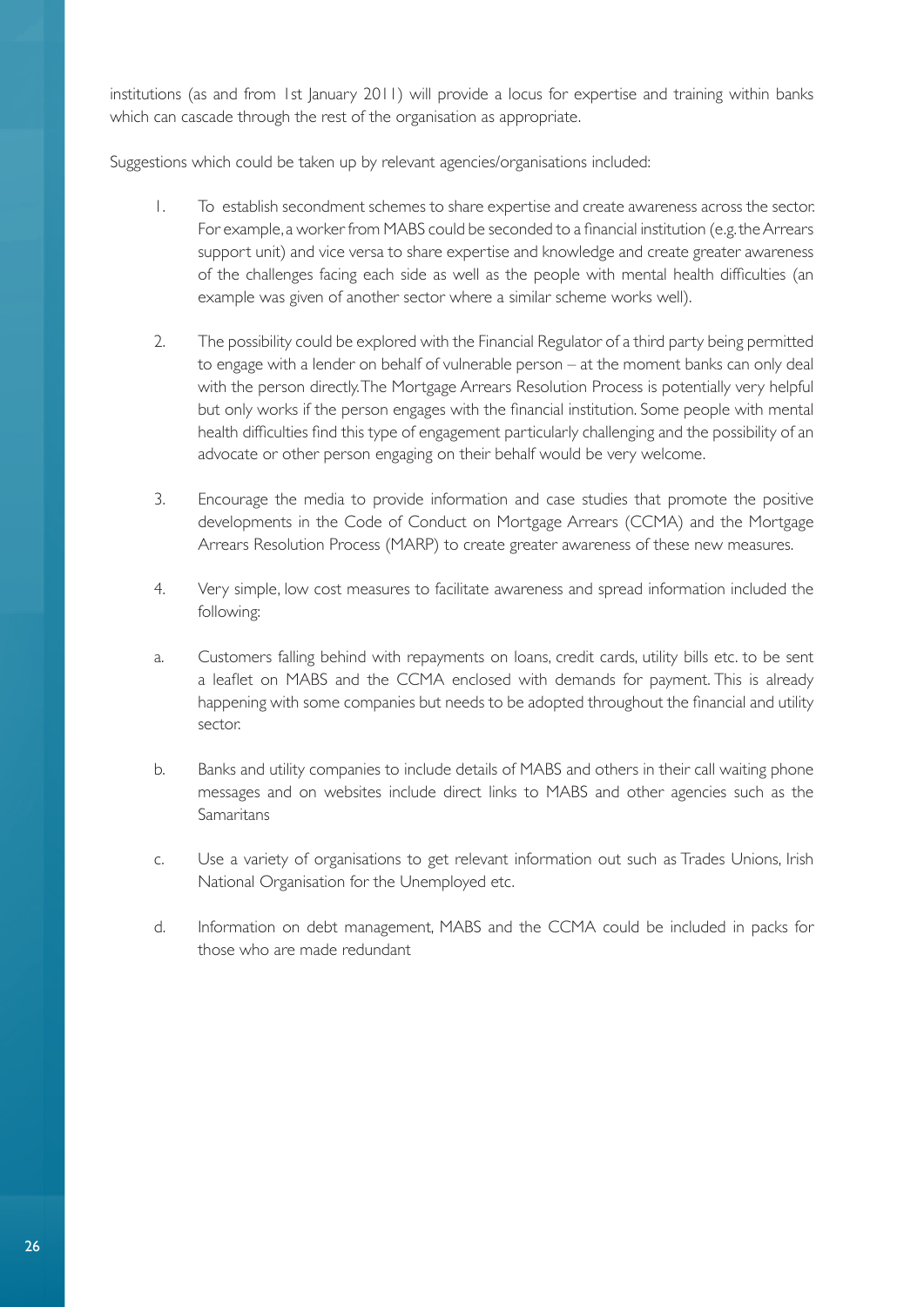#### **Appendix 1: Resources and useful websites**

#### Financial Regulators Office

www.financialregulator.ie

#### Money Advice and Budgeting Service

www.mabs.ie

#### Mental health websites

www.yourmentalhealth.ie www.samaritans.ie www.mentalhealthireland.ie

#### National Office for Suicide Prevention Resources

www.nosp.ie http://www.nosp.ie/not\_alone\_directory.pdf http://www.letsomeoneknow.ie/

#### MIND UK organisation resources:

http://www.mind.org.uk/money http://www.mind.org.uk/assets/0000/5653/tax\_and\_mental\_health.pdf http://www.mind.org.uk/help/social\_factors/looking\_after\_your\_personal\_finances

#### Royal College of Psychiatrists resources:

http://www.rcpsych.ac.uk/pdf/FinalDemandcf.pdf http://www.rcpsych.ac.uk/pdf/MALGb%202009.pdf http://www.rcpsych.ac.uk/mentalhealthinfo/debtmentalhealthcontents.aspx